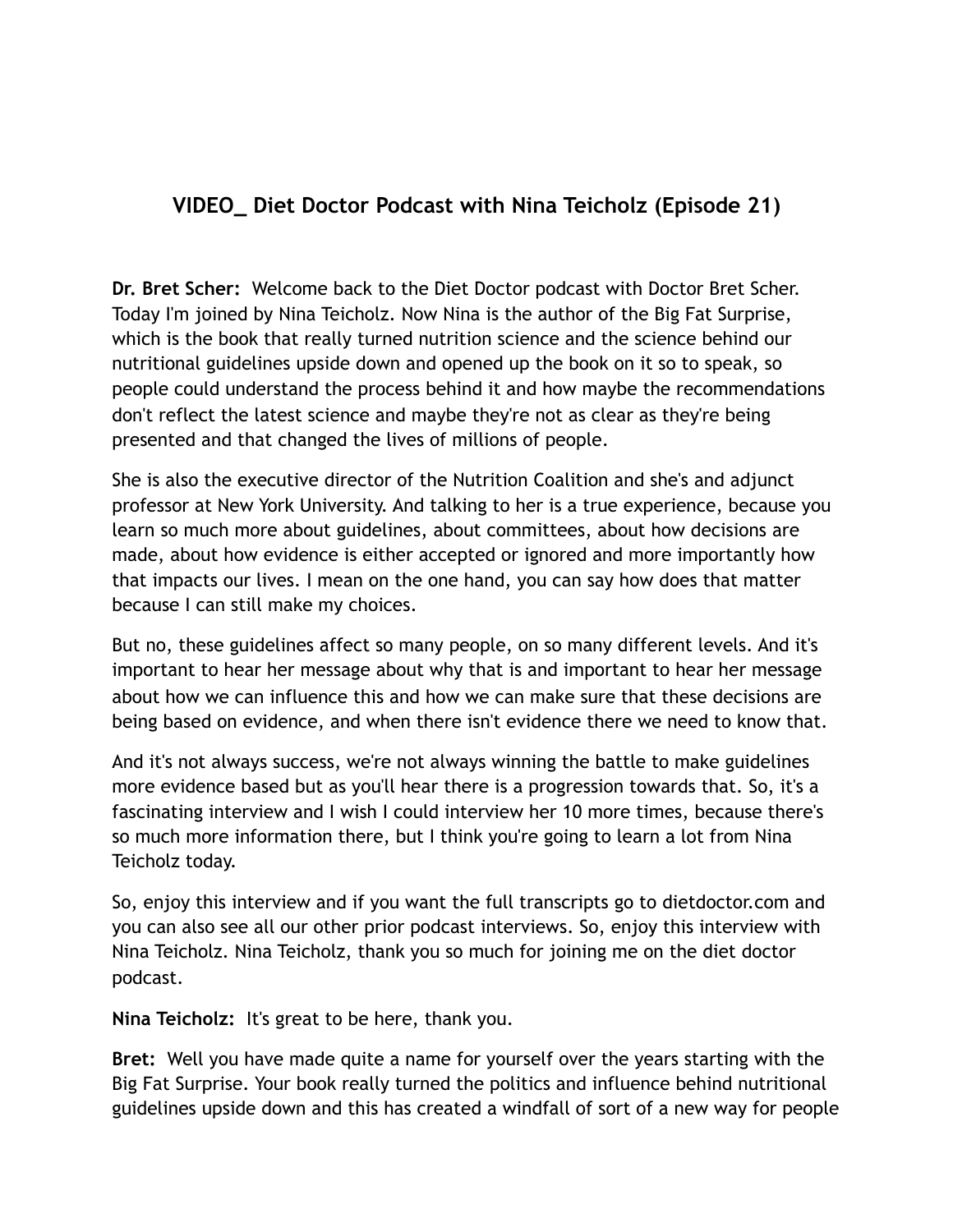to look at the guidelines and to say maybe they're not as clear cut and evidence based as we thought.

Now talking about the guidelines in a way seems a little counterintuitive for a lowcarb community, because the reason people are going low-carb and doing well and feeling better low-carb, is because they're going outside the guidelines and they realize they can do better than the guidelines, but yet the guidelines are still very important.

So, tell us a little bit about why guidelines are so important and your journey in understanding the faults in the process behind them.

**Nina:** Well, it's such a good question because most of us, you know, even when we were following the guidelines, we don't even realize they're important. I mean we don't go to a .gov website and find out what to eat and I didn't think they were so influential either, until after my book, I started to-- I just got completely fascinated with them, because there was-- the guidelines are issued every five years by the US government, jointly by USDA and NHS, and I looked at the 2015 expert report that came out and I read all 470 something pages of it, which I wish upon nobody.

#### **Bret:** How long did that take?

**Nina:** I don't know. But I looked actually at every single study that they were using to justify the guidelines and I realized that there's no science there. Like where's all the science that I've spent the last decade of my life, reading, studying? None of those studies were in there. And then I went back and looked at previous guidelines and their expert reports and I was like, nobody's ever looked at any of these studies... what's the deal with our guidelines?

So, there is this appalling lack of science in the rigorous science in the guidelines and that is something that I think, you know, it's worrisome, I mean why does a low-carb person care at all about that? So, we have this terrible government policy but you know, I'm low-carb, I fixed my health, I have good foods, my family is healthy and we're all sort of my little world is healthy, but here's what I found out about the guidelines.

They control a tremendous amount of-- they have this kind of straight jacket on so much of our economy and our professional, medical and nutritional advice. So one way they control, that people should care about is that, you know-- the meal your child gets at school, that's controlled by the guidelines, only 1% milk and 55% carbohydrates and half of those carbohydrates still have to be refined.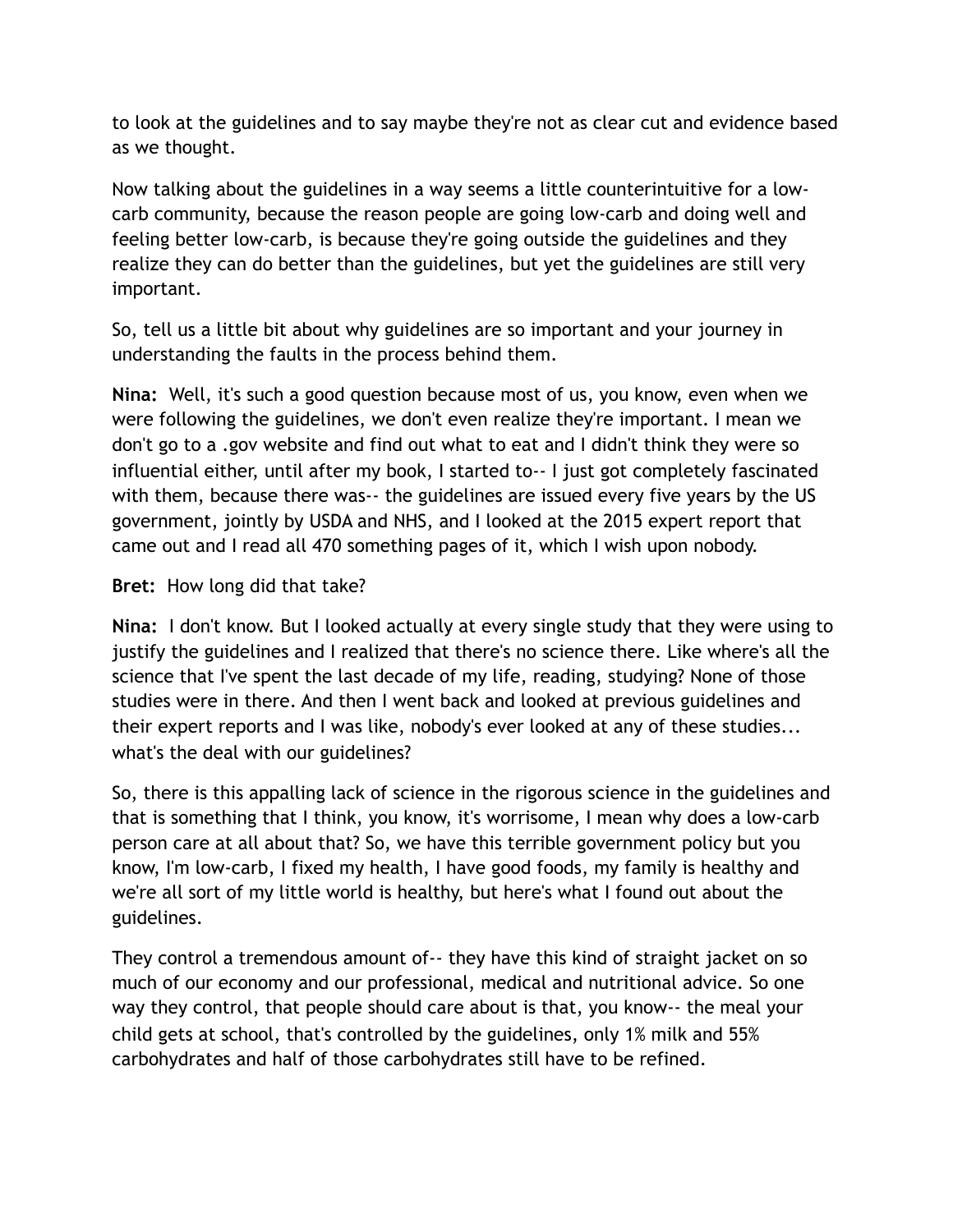So your kid is getting maybe donuts and that's okay with the guidelines, because they have to include refined grains because they are the only ones enriched and fortified. And one of the things about the guidelines that is shocking is that they're nutritionally insufficient, meaning they don't meet adequacy goals. Okay, so school lunches, maybe your kid goes to private school, so it doesn't matter.

What about if you go to the hospital? That food is controlled by the guidelines. You can find many pictures of people showing their so-called diabetic meal in a hospital and it's like 75% carbohydrates.

**Bret:** I think as a cardiologist, I've seen that a million times, it feels like

**Nina:** Yeah and you go to the hospital and you get sicker and you don't have somebody to bring you food, well you're sort of stuck, right.

**Bret:** And the guidelines dictate what the hospitals can serve?

**Nina:** Well, it comes down to the guidelines are downloaded by every medical association. So when the medical association establishes what's in the hospitals, or they can set out recommendations, it's very hard to then go up against that, but I mean one thing the guidelines are really downloaded by dietician's society, nutritionist society, nurses, doctors and so they're just teaching the guidelines.

So, and they're the ones in control of the diet. The diet summer camp, the diet that you send your kid to. All the cafeteria food, you know, is pretty much controlled by the guidelines and big, big institutions. What about the military, that's supposed to protect us? There's a study out that people actually gain weight while they're in the military.

**Bret:** While they're being so physically active in the military!

**Nina:** Well they're like doing amazing, can't blame that on lack of exercise.

**Bret:** Right.

**Nina:** And their whole system for trying to get people healthy are all based on the guidelines. Again, you know they have a stoplight system, red, green and blue, and you know big red stoplight in front of meat, this is going to bring you down, big green in front of pasta, this is energy food, that fuels you for being a warrior.

Well, you know our military is really fighting an obesity problem, and these are the people that we need, or maybe you have members of your own family in the military. Or if you care about, you know, women and infant children, poor people... I mean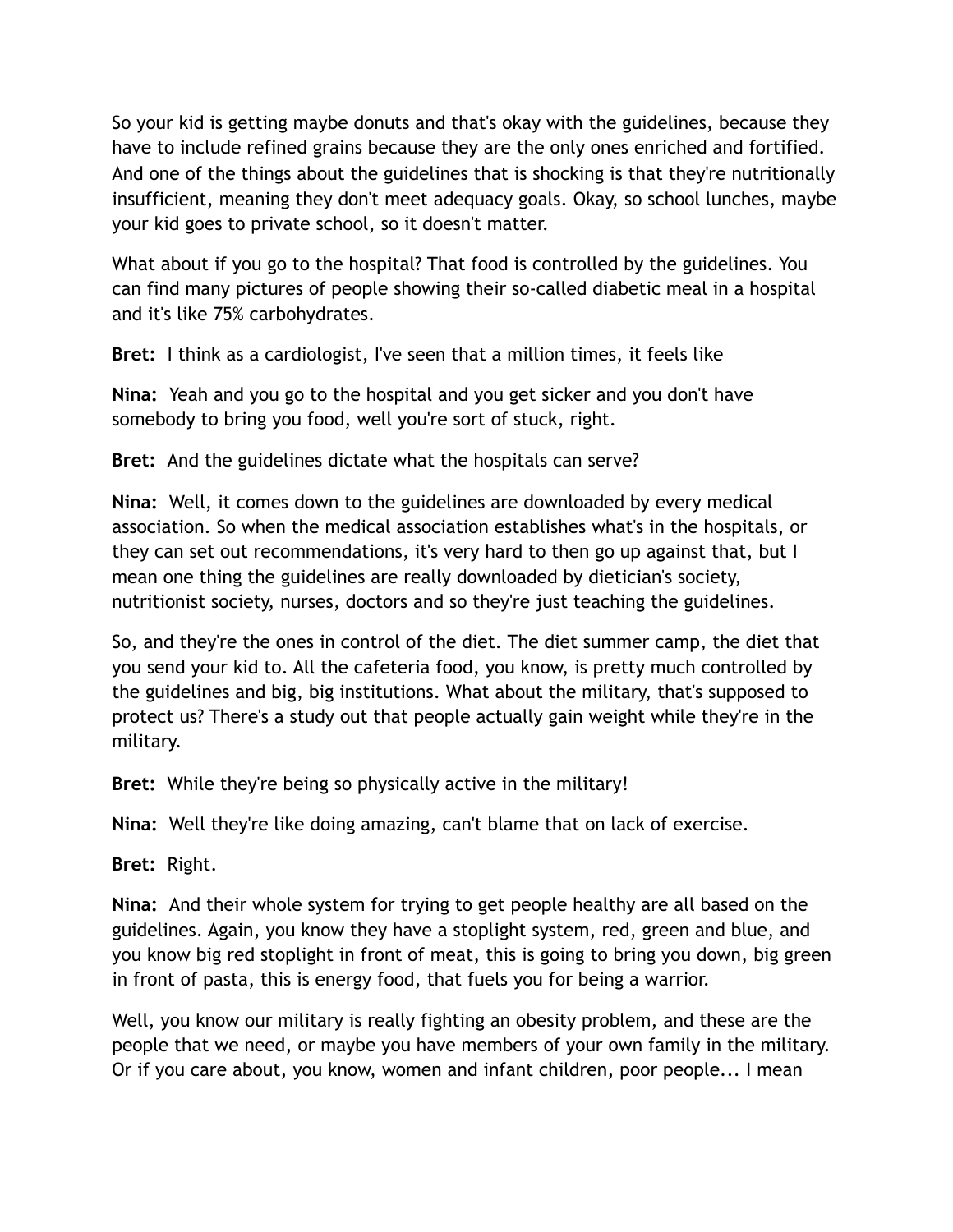they get those wicker baskets, there's no meat in them at all. They've gotten rid of meat, no meat, no chicken, no fish, no kind of animal protein.

### **Bret:** Really!

**Nina:** Nothing. Beans and peanut butter is what they're supposed to live on, and I'm sorry a carton of eggs and some milk and cheese, but there's no meat in the wicker baskets. So, you know I could go on. It's very hard even if you're committed to your diet and you feel like, I've got it, and you know, anybody you talk to, any doctor you talk to, you go to your doctor and your doctor is trying to get you off that diet. Or you go to your school and try to get a better lunch program there and they tell you, you know, you're crazy.

**Bret:** So, it all goes upstream to the USDA guidelines.

**Nina:** Everybody has downloaded the guidelines to their professional associations and those professional people work in all of our institutions and then they deliver the guidelines and they make it very hard for anybody to generate change. So, you know people who-- even medical doctors, who want to teach low-carb diet and they're part of a large medical practice, they're forbidden from doing that, they literally can't do it, because the medical practice fears liability because they're not teaching the gold standard dietary guidelines.

**Bret:** Right, liability and decreased funding that people would pull their funding if your diabetes education program is sponsored by the ADA, you could lose funding potentially by going low-carb, so yeah it is amazing to hear you describe how far reaching these guidelines are, but here's the thing. Anybody could say, "Look I went low-carb, I've felt fantastic, the guidelines don't work for me".

But then how can we say the guidelines are actually truly faulty, and that's where it took, not a scientist, not a doctor, it took you, a journalist, to come in and say the science is wrong. So, tell us, you've been sort of criticized for not being a scientist. Why should we believe you because you're not a scientist, but yet I think it gives you more strength, as not being a scientist, to come in and say, "Look at this." So tell us about how you see your role in pointing out the faulty evidence being used and the evidence being ignored from your background as a journalist.

**Nina:** Yeah, this is a field, not just journalists, but people really outside of the area of nutrition science have been able to make progress, because inside the world of nutrition it's a-- there's a kind of very strong orthodoxy about what is a correct diet and you really cannot challenge that.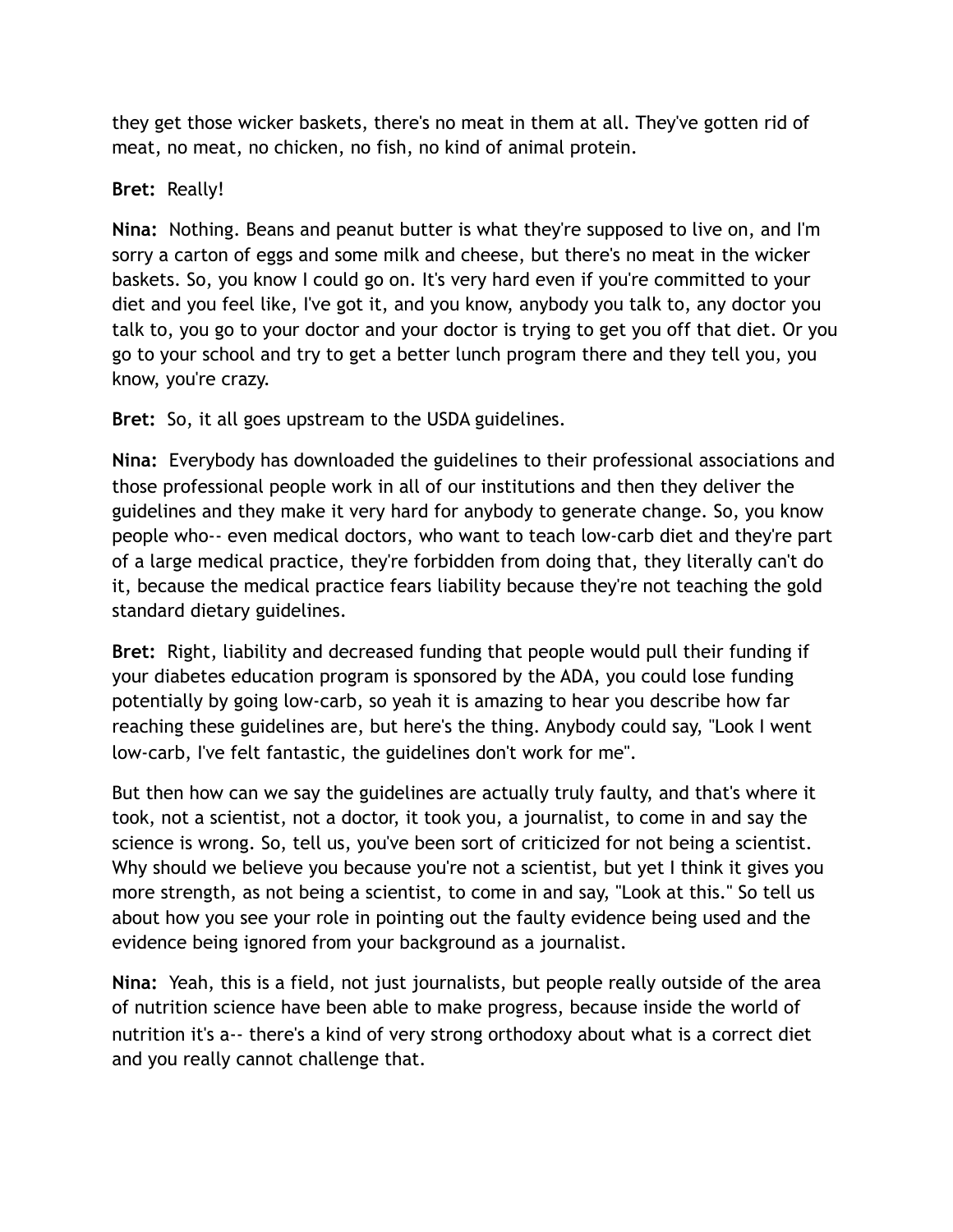One of the things that my book documents is all the scientists who did their own field orthodoxy, and their careers, you know their careers just disappear, research grants go away, and they don't get invited to conferences anymore, so they're just sort of ostracized.

And then young people coming up see that and they're careful to stay closely within the orthodoxy and not challenge it, and so you see that the movement that has been made in this field really comes from outsiders, it's had to. We're the only people, who can analyze, and who have freedom to really look at the science. And you would say, well, why a science journalist, rather than--? Why not a PhD or why not a doctor? And journalists are people like, what we do is we research.

### **Bret:** Right.

**Nina:** I mean a doctor would be seeing patients all day, and you know, if I had to spend like 10 years of my life, actually just sitting in a hole, cave and just researching and reading papers, so as a journalist, I have the ability to call up people and interview them, that's something that's quite unique. And I can hear about their studies and I can hear the inside story of their study and I can hear about what the real thing-- I'm not even going to publish in my book, but I need to know as background.

You just have a unique ability as a journalist to approach with objectivity and you have the time and tools to really do the research. And, you know, when I started I was a vegetarian, I mean I came with zero biases, I didn't even think I was going to write the book that I ended up writing, I was going to write a book on trans fats.

So, you know, I just think that it's just-- and as a journalist you're really trained to see all sides, all points of view, I mean, scientists are trained to do that too.

But as you know, you get that in any field, but the question about the guidelines, why did I take this deep dive into the guidelines and find out about the evidence based, was again, it was simply that they're so powerful, they control so much of our food supply, and you know one thing I didn't even mention before-hand, but even for lowcarb people, the absence of food products we can buy, is because of the guidelines, like every food company wants to have-- when you flip over a piece of any kind of packaged food, you look on the food fat panel... that all comes out of the guidelines.

**Bret:** Right.

**Nina:** And so they're not making food for us because--

**Bret:** They're targeting low fat specifically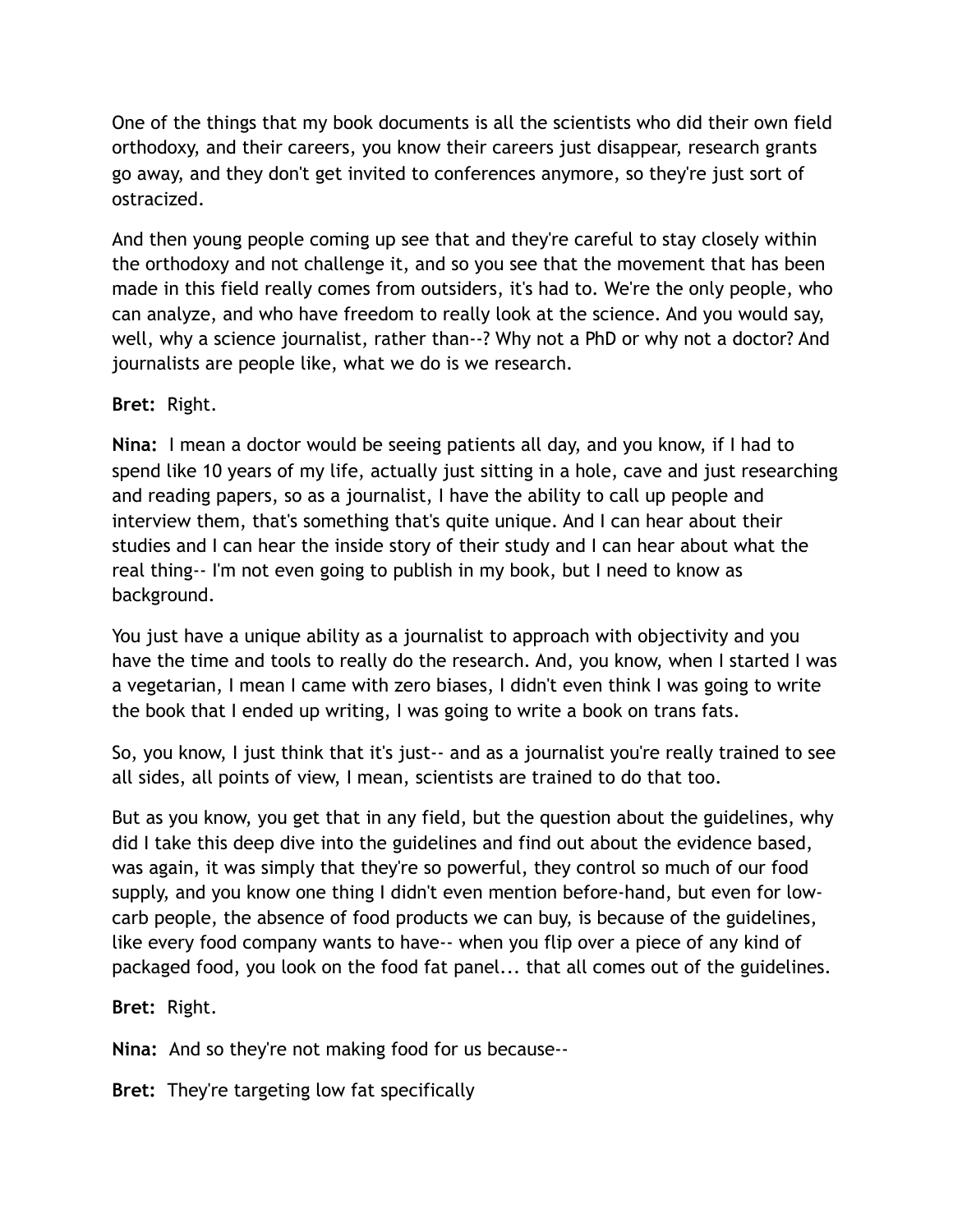**Nina:** That's right, you want to see below this grams, especially saturated fats. But, I just felt like it was imperative to-- if we have this really powerful policy, what is the science behind it? This is just kind of what I do. I like to dig into the science and one of the things is kind of fun about being-- although a bit scary and also disillusioning, I'd say about being a journalist in this field is just that so much of nutrition science is so incredibly bad. I mean, I have to like, I don't mean bad, I mean--

## **Bret:** So what do you mean by bad?

**Nina:** You look at the data, you look at the conclusive-- most doctors or people who read studies just look at the conclusions or they look at the discussion section. You really have to look at the data, because the data often say one thing and the scientist who's trying to survive and do well in his field is saying something that completely denies the data.

### **Bret:** Yeah.

**Nina:** has a conclusion that is completely the opposite. I can't tell you the number of studies that I've read and one of the most famous ones I think it was the Pacific Rails study by Jeremiah Stamler. He did a study and it showed exactly, you know he was a colleague of Ancel Keys, and he really wanted to-- a believer in the heart diet hypotheses-- that saturated fat and cholesterol are bad for you. And his data showed that saturated fat and cholesterol were actually good for you and he wrote up his summary statement saying basically we're ignoring this data because other studies show that saturated fat and cholesterol are bad for you.

**Bret:** Right, and that shows a tremendous bias but also the pressure to sort of adhere with the common theory or the central dogma and not go against it, because as you documented in your book, those people who dare to try and publish something different than what was commonly believed frequently wouldn't get more funding, or they'd get their grants pulled or... These things are really happening.

**Nina:** They really happen.

**Bret:** You're wondering am I reading a Soprano's episode or is this like true nutrition science and it really did. And that was one of the fascinating points of book. I almost read like a Paige Turner detective novel or something.

**Nina:** Yeah, it's a bit like a nutrition thriller the economists said about it, which I like. And often when I was interviewing people I would-- you know, people were so closed about, they were so afraid to talk to me, they were terrified to talk to me, I felt like I was interviewing the mob. You know, I would get off the phone shaking, like...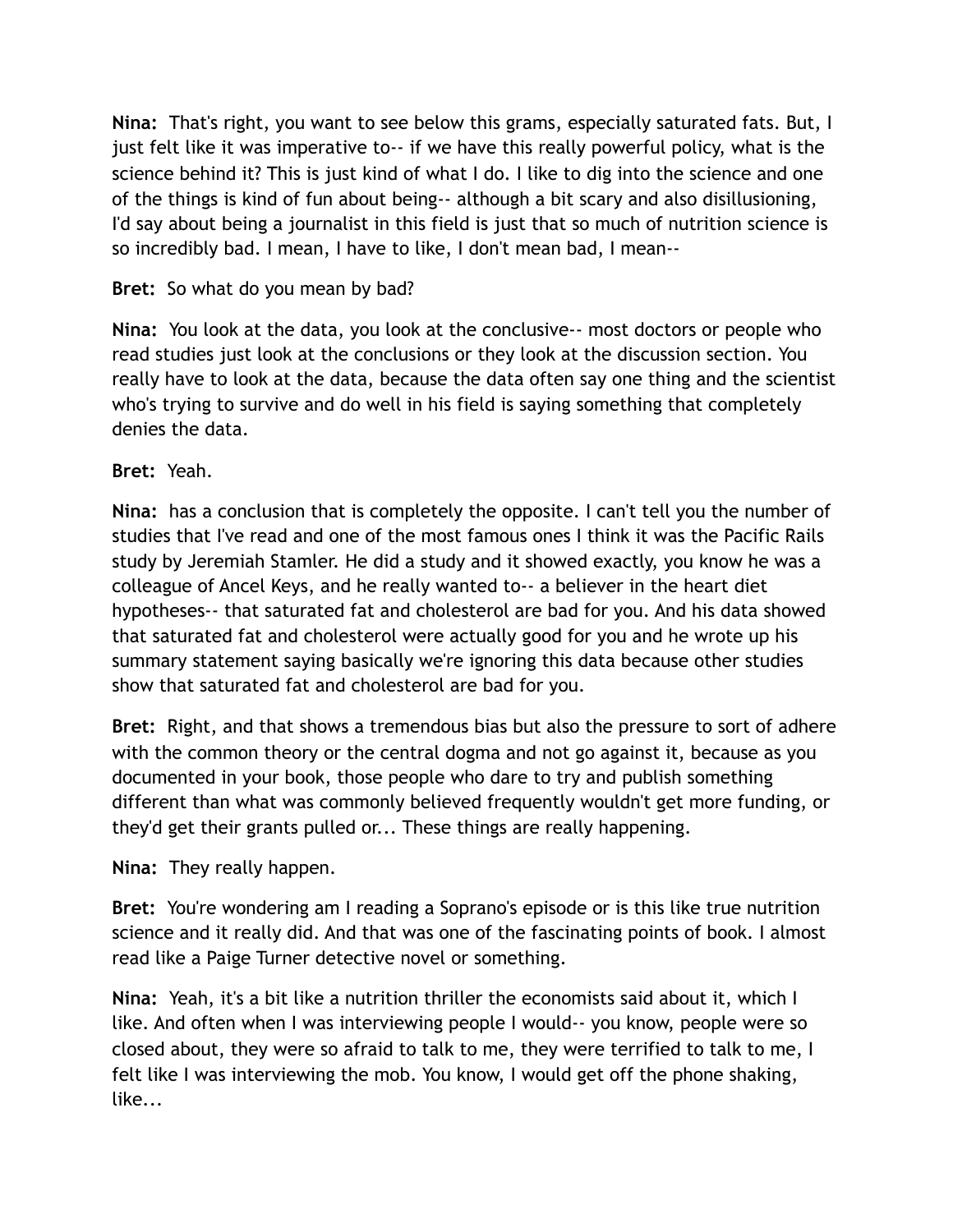But it is a kind of, an ugly world in terms of the way that orthodoxy is enforced and I think, coming back to the guidelines, what I found was that they had really-- what they had done is they had ignored, since 1980 when the guidelines were launched, they had consistently ignored all of the rigorous clinical trials funded by the National Institutes of Health, you know tens of thousands of people, multi centers trials, that was really the big age of-- you know, we had a big age of nutrition trials where people were-- like 50,000 people were funded to be in a study. It cost \$700 million.

**Bret:** Yeah, It's like the Women's Health Initiative.

**Nina:** Yeah, like the Women's Health Initiative. In order to inform our food policy, never reviewed, never included in the dietary guidelines reviews.

**Bret:** And of course it showed that a low-fat diet had no benefit for cardio-vascular disease or cancer prevention, but was not incorporated into the guidelines. And I mean were you able to ask people in the guidelines committee why this study was not looked at? Could they give you an answer to that question?

**Nina:** Well, you know, the statement that all these studies had been excluded is a statement that refers to every successive dietary guideline committee, so I couldn't ask this dietary guideline committee, you know, why are you ignoring the Women's Health Initiative results or the Boeing trial results. Same thing - NAH funded showed the same thing, that low fat diet had absolutely no ability to protect against cardiovascular disease, diabetes or obesity.

So, it's kind of the collective fault of all these committees, you really can't blame the latest one, and you know, what would it require then to reject the entire guidelines, I mean that is-- I think that would be very hard for a committee to do to turn around and say, "We've just got it completely wrong the last 35 years", but they've done clever things... It's like, I would say clever for them like they have-- In fact when all those studies show that the low fat diet didn't work, not only that, but the 2015 dietary guideline report says that low fat diets actually increase the risk of cardiovascular disease.

Well, that's terrible. We've been on a diet that seems to have been increasing cardiovascular disease in America. So, what they did is, but they can't say, "We're no longer recommending a low-fat diet", they sort of tip-toe away from it. There's no press release, there's no marketing materials to the American public, to say, you know, "We're no longer telling you to eat a formal low-fat diet recommendation", and the reality is if you go and look at their formularies for what they're recommending, like...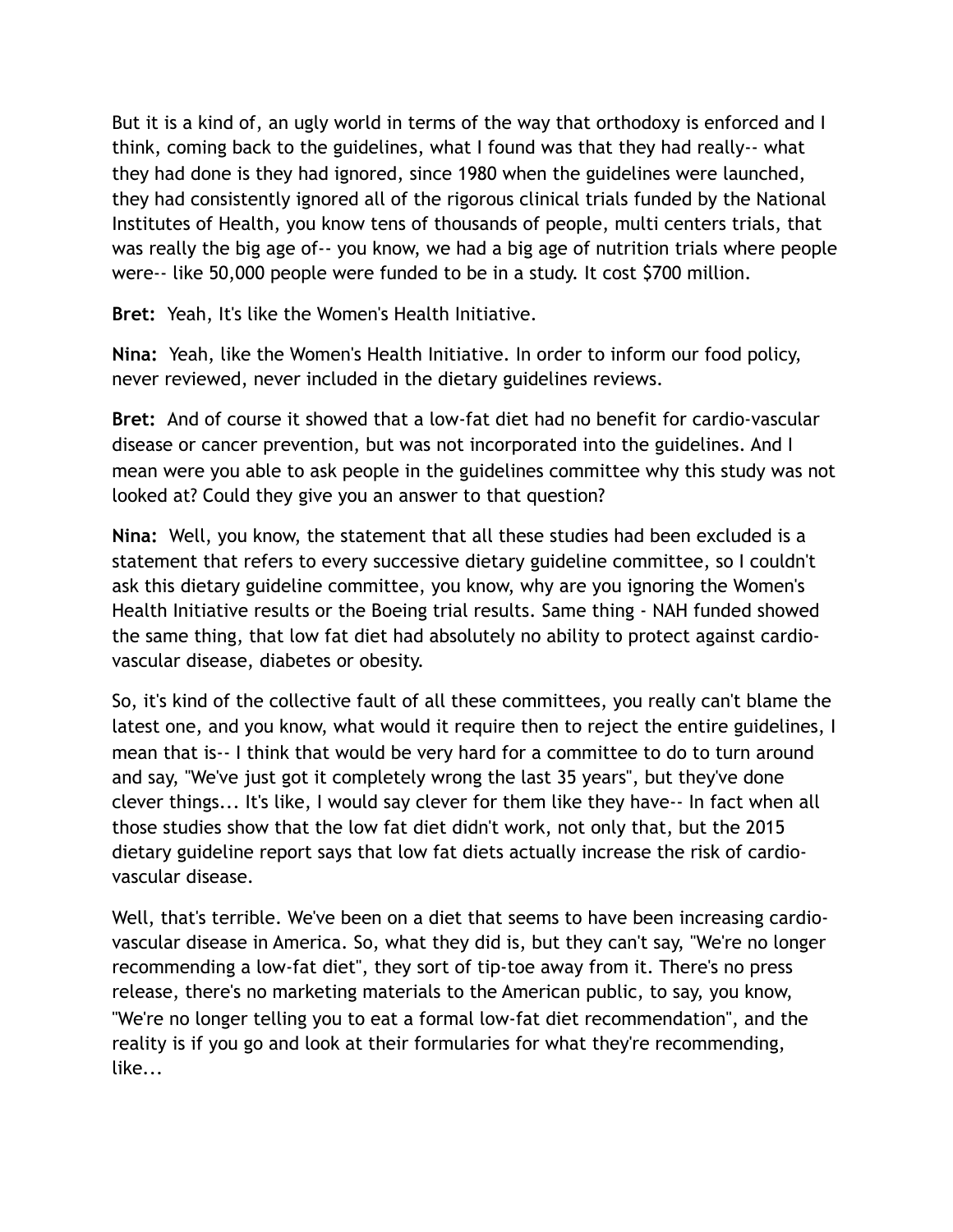What I mean the formularies like, what's the breakdown of protein and fat and carbohydrates that they send off to the schools, and say you have to follow this, they're still low fat, you know, they're still low fat. So, they're de facto still low-fat recommendations.

**Bret:** So, how does that happen? If you get rid of the low-fat recommendation in the dietary guidelines, why hasn't that trickled down yet to the downstream effect of the military, of the school, of the hospital?

**Nina:** Because what they did was very clever, where they made kind of like a rhetorical shift and they said we're getting rid of the word low-fat and we're going to say instead that we recommend these dietary patterns. Meditterranean, US Style, which is basically DASH and vegetarian. And if you want to follow those patterns, this is the amount of carbohydrates, protein and fats that you need to eat and it's a lowfat diet. So, they've just shifted the label.

**Bret:** We're not going to say that we recommend a low-fat diet, but here are the lowfat diets we recommend. Okay, I see.

**Nina:** And it's hilarious because the low-fat Mediterranean diet that they recommend, that's not the Mediterranean diet that was studied that showed benefits.

**Bret:** Right. So, when we talk about the science involved in nutrition, we are frequently talking about the epidemiological studies. The observation of clinical trials, that aren't meant to make causative conclusions and that makes up the vast majority of nutritional science, and to, I guess, the defense of science, you know PhD students need to crank out a paper for their theses you know.

Scientists and PhD's need to publish to maintain their grants and their position in the university, so what's the easiest way to publish studies is to data mine and to do retrospective observation and trials, so that's why we have the majority of our data. But is that good enough to inform public policy and make a recommendation for what the world should be eating?

**Nina:** Well, obviously there's debate on this issue, and I would say, no, because if you look at the studies of, especially nutrition-- nutritional epidemiology is especially weak, because it's based on data where they ask people from food frequency questionnaires, you know, how many cups of milk did you have in the last six months, or how often do you have milk every week over the last six months, and how many cups of ribs have you had, you know, it's very—

And those are very inaccurate tools for gathering information about diet and you know, people lie, because, "I'm not going to tell you, I had you know six candy bars."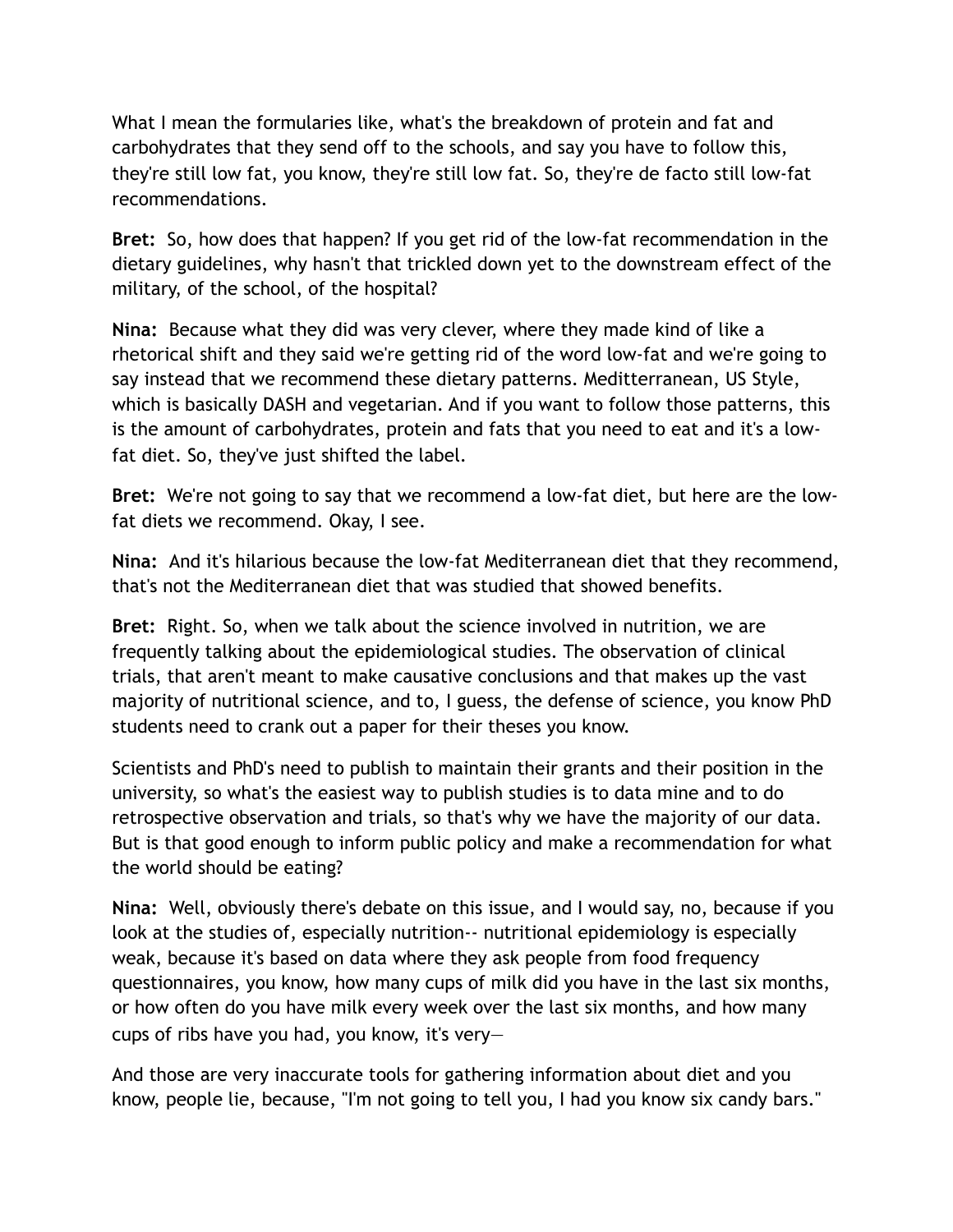And so they take that very weak data and then they try and then there's-- they do multiple comparisons with tons of outcomes and there's concern about mining the like-- P hacking it's called, but it's statistically it's not very valid what they do.

And then there's all these confounders... you know, are you healthy in other ways that affect your eating and things we can't even measure and so nutritional epidemiology tends to yield results that are always super weak. The great success of epidemiology is in the finding that heavy smokers, a packet a day smokers have 10 to 35 times higher risk of lung cancer, than never smokers. 10 to 35 times, okay.

**Bret:** So, they odds ratio, is usually reported was--?

**Nina:** So, that's 10 to 35, that's the relative risk or odds ratio. In nutritional epidemiology, you rarely see results that are greater than 1.2.

**Bret:** It's a magnitude though.

**Nina:** Yeah, and you know once you factor in something like potential confounding, it's very hard to take those results seriously.

**Bret:** They say they control for smoking, they control for obesity, they control for blood pressure, you know, they try to statistically control for these other factors, but isn't that not good enough?

**Nina:** Well, you know, there's many things they may not have measured that may affect your health, maybe your exposure to plastics, maybe what you ate when you were a child, maybe they don't--, people who tend to follow the--, tend to follow their doctor's advice do a lot of things, like they tend to take their pills more or maybe they go to more cultural events and spend time with their family, all of these things are like, or maybe they sleep better, I don't even think they ask about sleep.

**Bret:** Right, you can't measure all that.

**Nina:** So, and then how do they adjust for it? Do you know that our major epidemiological database is upon which most of our dietary guidelines are based, the ones out of Harvard, the Nurses Health study, so I have an email from the head of that study saying, you know, "We don't really accurately measure sugar."

**Bret:** Sugar?

**Nina:** So they can't, they can't adjust for sugar.

**Bret:** Wow, that's unbelievable! As if sugar matters, it doesn't matter, don't worry about it.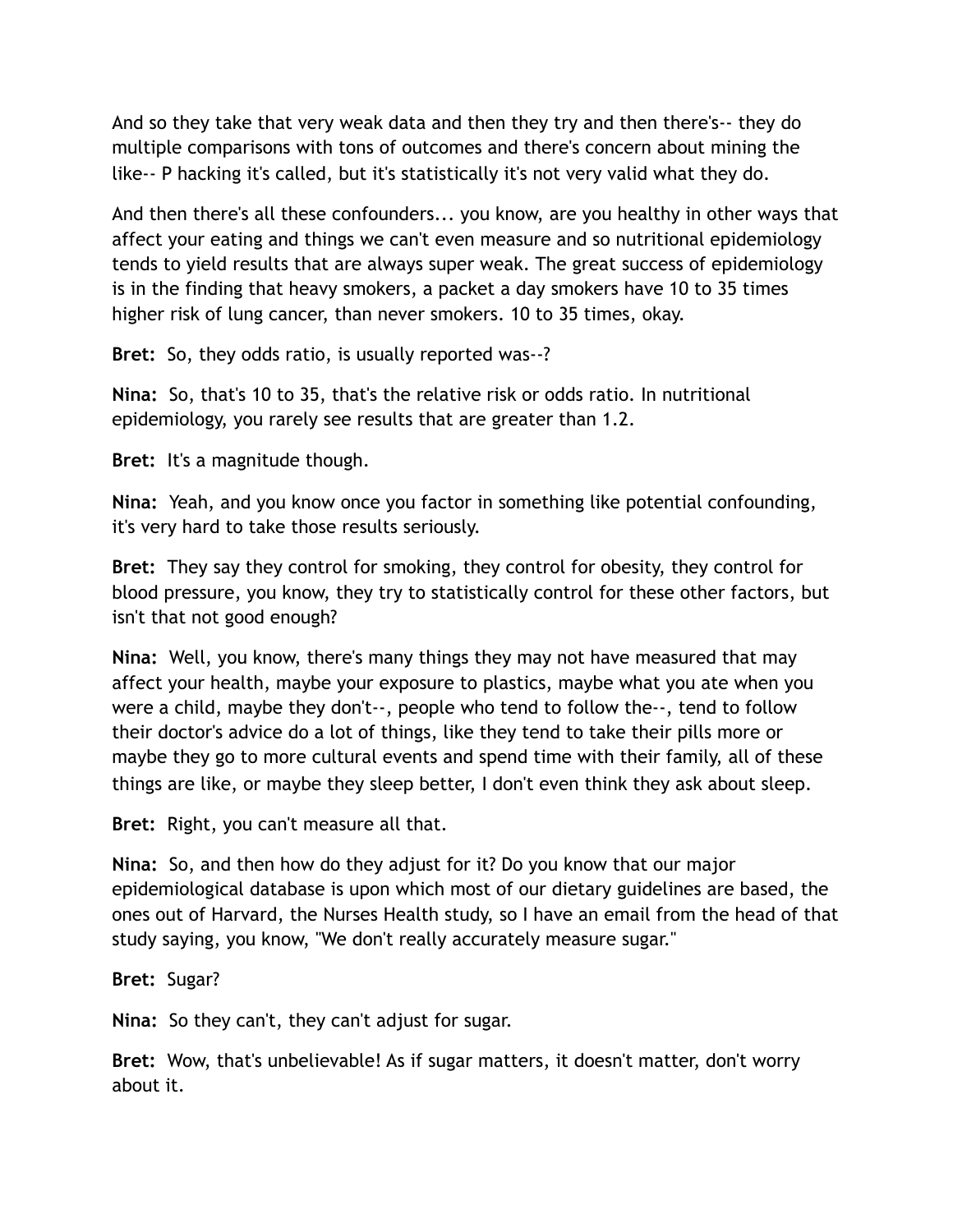**Nina:** They didn't think it matters, they didn't ask people. And I think that now we really have to talk about the bias of the researchers, which is another kind of bias that enters in-- I mean Harvard being really the major publisher of these studies and then the head of that department is Walter Willet and he has become a vegan.

He says he eats meat once or two times a year and he talks at vegan conferences and he really believes in veganism for whatever reasons, I don't know, but that clearly affects their work. You barely, ever find a paper coming out of Harvard now that is not plant food that is better than animal food. Animal food - dangerous... plant oils, vegetables oils, you know, are better than animal fats. I mean, that it's almost impossible to see the constant stream of pro-plant publications and not think about the bias of the people who are behind them.

**Bret:** And what about industry influence, you know, the cereal makers and the processed oil makers and all the snack foods, low-fat snack foods, do they have a foothold in the guidelines as well?

**Nina:** You know, it's such a pure and perfect process, I just don't know.

**Bret:** Well, I think it's important to really think are they directly funding it or is it more of an indirect action?

**Nina:** You know, there's so many steps at which the food industry, and I need to add also the pharmaceutical industry, you know-- you ought to be asking your local nutrition scientist, why are you taking pharmaceutical money? Aren't you supposed to be working on your nutrition solution?

**Bret:** Right, that makes no sense at all.

**Nina:** All, almost all take pharmaceutical money, and so they have an interest in the drugs or the Optifast or the Medifast or whatever meal replacement thing that they work on obesity, they just found out the drugs that contains speed, what it's called, is legal speed, to help you with weight loss. I mean, you want to know if your local doctor is getting funding from those kinds of companies, or your local nutrition scientist.

So, food companies and pharmaceutical companies and the supplement companies- supplement companies are a big player because, then remember, I said the dietary guidelines, are nutritionally insufficient. They depend, they sell those nutrients, they sell them in refined and enriched grains, and they sell them to consumers. And they say if you're not getting enough of this because you can't eat meat, because the guidelines tell you not to eat meat, here are the supplements, so how do they influence our whole process?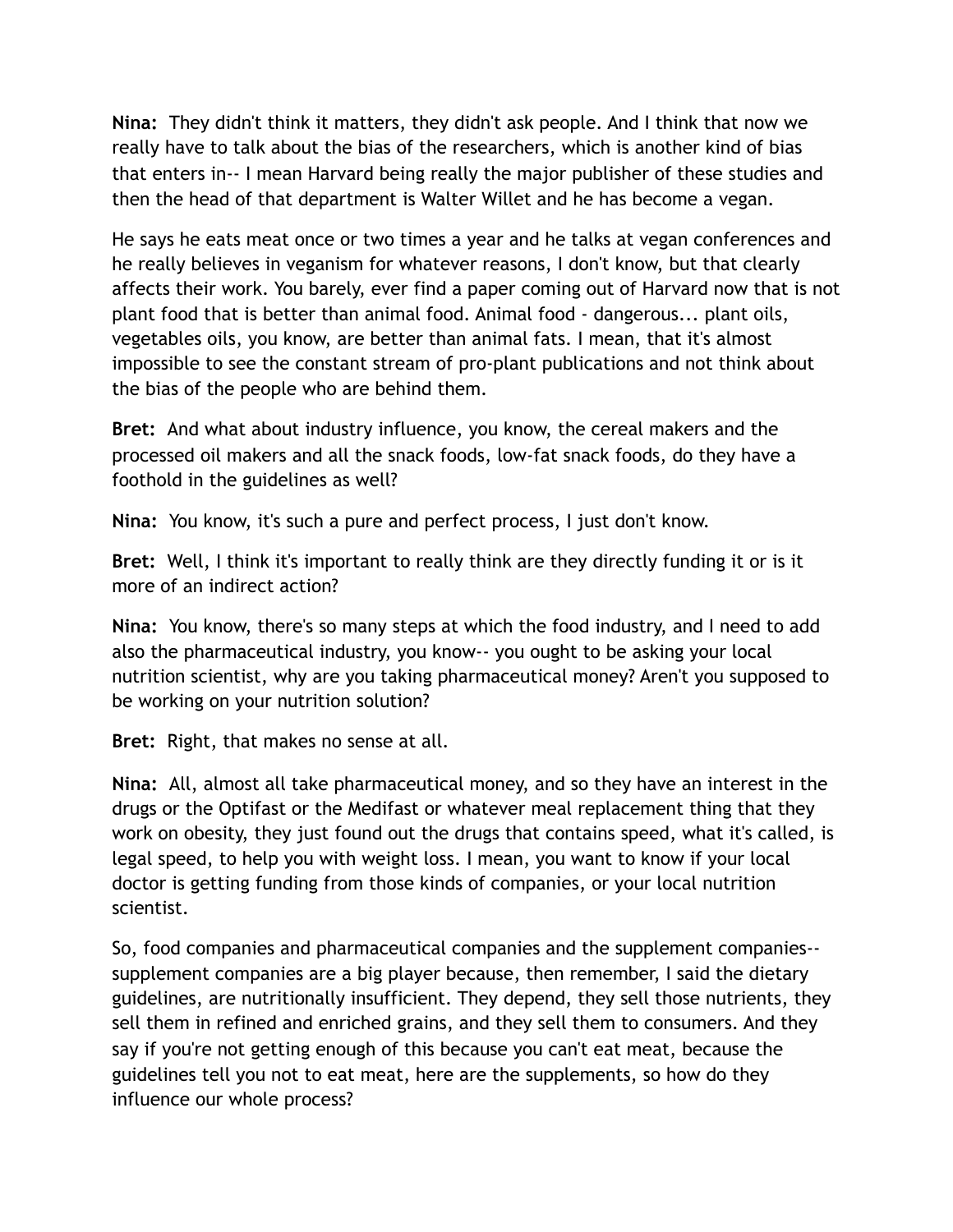I mean at every level they've been doing this since the 1940s, was when the first organization was founded by food companies and their major goal was to influence nutrition science. And, you know, they are really clever.

For a start they fund their researchers, they give them grants or they fly them places, or they underwrite their conferences, or they pay for their journals to-- or they pay for ads in their journals where the researchers want to publish their journals, and then they up, anyway, so they want to do it at the very, or they endow chairs, and/or they fund a research assistant. You know at Harvard, to go back to it again, and you know a research assistant that's funded by Unilever, one of the vegetable oil makers in the world.

**Bret:** So interesting, that doesn't directly control the trial, but that type of funding, is the type of funding that would dry up if the trails weren't beneficial to that company.

**Nina:** Exactly. A researcher knows if I don't come out with a publication that pleases my funder, I'm not going to be able to ever go back and get their funding again, and I mean there's kind of like even if they're not involved in the design of the trial or the outcome of the trial, you know that you have to have a trial that does not displease your funder if you want them coming back you know.

#### **Bret:** So it's clear.

**Nina:** Yeah, so then they upstream so then they fund, they advertise in the journals and the journals are the ones that their funding would dry up if they don't accept these papers or those papers, and then they fund conferences, and then they fund, you know, scientific conferences.

And then, yes they do, they write around the table in the dietary guideline meaning-- I mean I've spent time in Washington now, and it's really shocking to me. I mean the food companies are basically all over lobbying on this stuff, and you know we usually hear, I think the impression we get from media stories is like it's just mainly the meat industry that has manipulated the guidelines and I don't even understand that narrative because meat has been a big loser.

I mean if they're such a powerful industry, you know, their results are pretty bad, because they tried to take meat out of the guidelines in 2015 as a healthy food. But every industry is there, you know the beverage, the food industry, the sugar industry, you know, the vegetable oil companies, the grocery manufacturers of America, and so I actually went, I was invited to come to a couple of USDA listening sessions, where they have apparently listened to our point of view, and I was sitting around the table and I was the only person who wasn't from industry.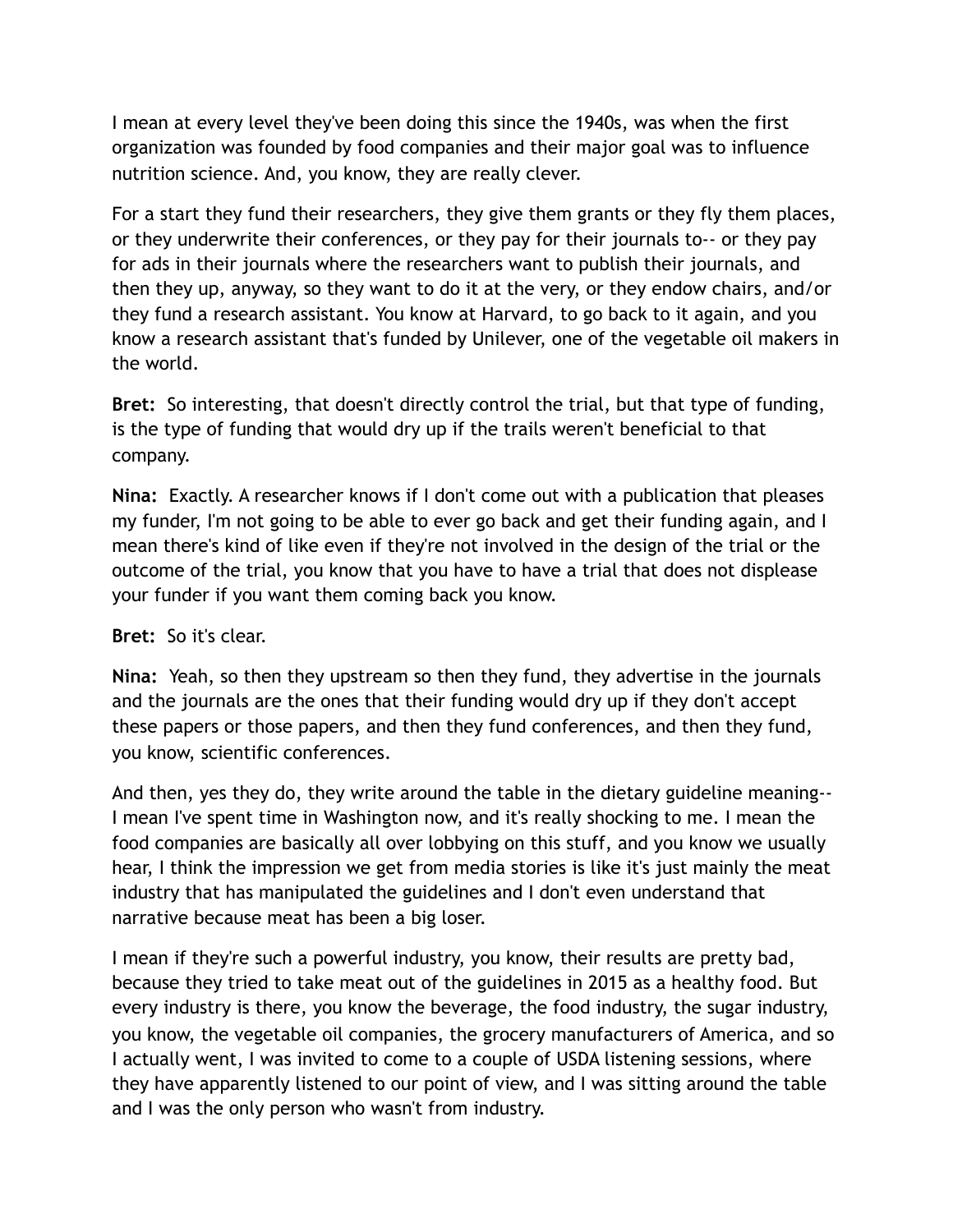So, I mean there are other interest groups, but I think that they really have a place at the table.

**Bret:** Yeah, and they really shouldn't, I mean that's one of the dramatic things. So, I guess it's one thing to sit back and point out the problems with the guidelines and the problems with the process, and then there's another thing to do something about it, and that's where you've sort of shined as an executive director of the Nutrition Coalition.

You've really put your hat in the ring and said we're going to do something to change it and interestingly, it's where a lot of criticism against you has come as well, to say, you're just kind of pro meat and trying to push your agenda into the guidelines, when really your message seems to be, "We're trying to push science into the guidelines", and you're trying to make a difference. So, tell us, how your work at the Nutrition Coalition, is trying to improve this science of the guidelines?

**Nina:** So look, after I saw the guidelines and I realized like how little evidence had, they weren't relying on any kind of rigorous evidence, so I thought somebody has to- this just has to change, and so I founded the Nutrition Coalition and the first thing that we did was we got a-- we got Congress to mandate the first ever outside peer review of the dietary guidelines by the national academies of science, engineering and medicine and they appropriated \$1 million to do it.

And they said nobody who has served on the dietary guidelines committee can be on the panel that reviews it. Then came out with a decent report, that report said that, you know, sort of an echo of the work that I had done saying this, the guidelines lack scientific rigor, they don't use proper systematic reviews of the science, like there's- and in order to be credible, they need to be redesigned.

Well, that's a pretty powerful thing to say, and so that was a good report to have. Our group, our only agenda is to have evidence based guidelines and we just want the science properly reviewed, you know we want it-- There's sort of a pyramid of science, like up at the top there's randomized controlled clinical trials, that's the gold standard because that can show cause and effect and kind of here down below is epidemiology, which only shows associations, which tends to be more wrong than right, when tested in more rigorous trials.

That's the pyramid, and the way that the dietary guidelines do it, they do it upside down. So we just want a proper systematic review of the guidelines, there's various standards, there's various systems of review, Cochrane, Gray, you know, there's like guidelines for how to do guidelines, and they just need to be followed.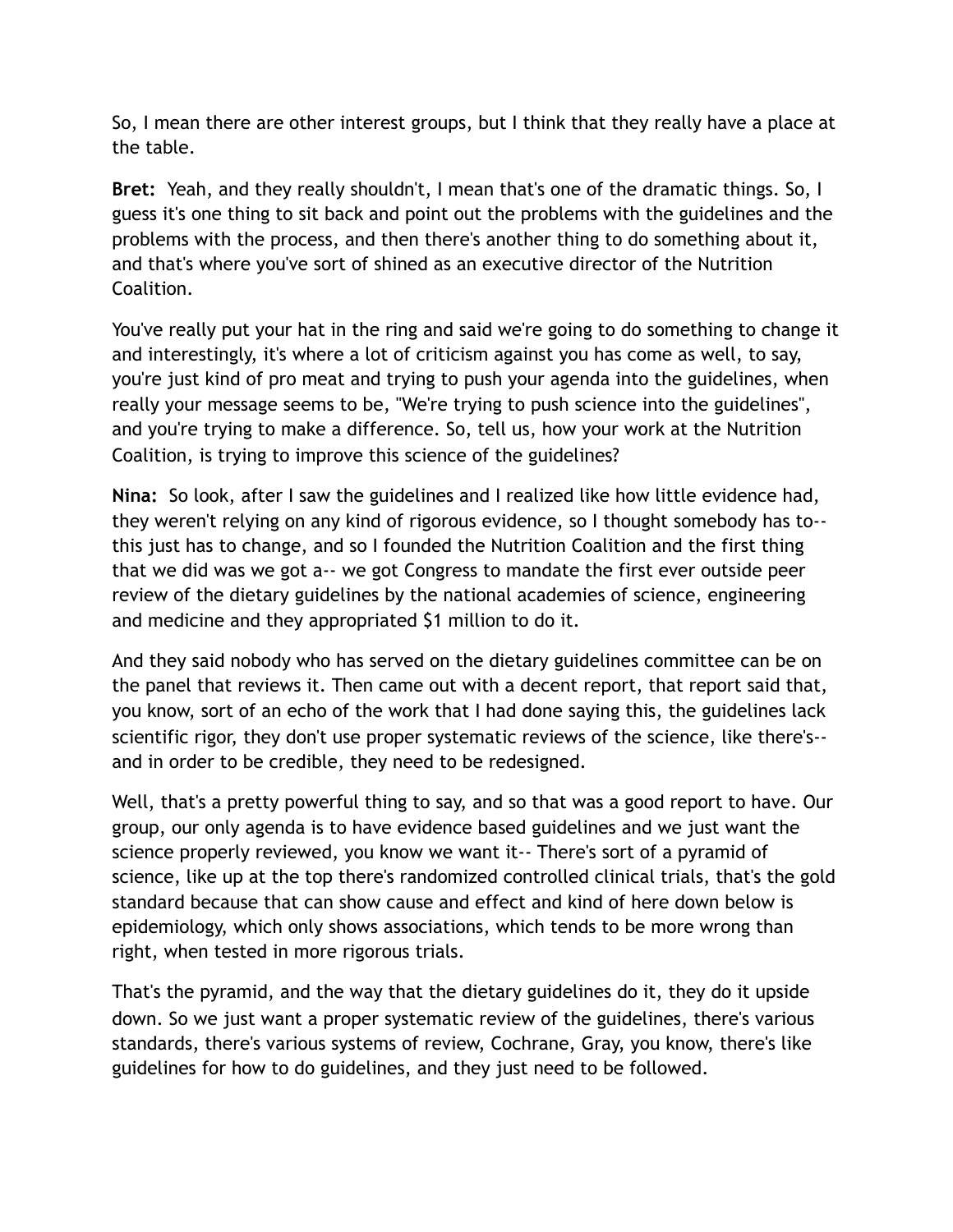And all we want is evidence-based guidelines. Wherever that evidence goes we will follow, but we have also said, you know, we think here's where the guidelines do not reflect the current evidence, and one of those is, we think that there should be just regular meat and regular dairy, not low-fat meat and low-fat dairy because we do not believe the science supports the saturated fat recommendations.

We do not believe the science supports the recommendations on salt, that you should eat lower is better on salt. It turned out there's a lot of science out there to show it's much more likely to be a J shaped curve, where salt consumption is, you know, a moderate salt consumption, a moderate amount is ideal in terms of cardio-vascular risk, right? Or we could at least say, if there's a scientific controversy, let's just back off that recommendation and say we really need to get to the bottom of this.

**Bret:** That is a fantastic point, that the level of confidence behind the recommendation has to match the level of security within the science.

**Nina:** Exactly.

**Bret:** And that's a complete disconnect right now.

**Nina:** Right, and our main argument is like let's just reverse out of the wrong recommendations that we have and that will help level the playing field for the new science to come in. At least like let's just not have, you know, according to the principle, at least do now harm, let us not be recommending high carb diets for all Americans.

I mean that's the other thing, the dietary guidelines are supposed to be for all Americans, but you know we live in a world now, where according to the latest studies 17% of us are metabolically healthy, so that means 83% of us are not and we are not covered by the guidelines.

**Bret:** Yeah.

**Nina:** So, the work of our group, is really just about trying to promote proper scientific reviews of the guidelines so they are based on rigorous science.

**Bret:** So, a lot of that probably has to do with who the committee is, because it's sort of up to the committee to decide what is rigorous science, where really, like you said, there are guidelines on how to do this, but it appears that the committees, up to this point haven't been doing it this way. So, I mean, is it just because there are too many people that believe that epidemiological science is good science, or is it because they are protecting their own interests?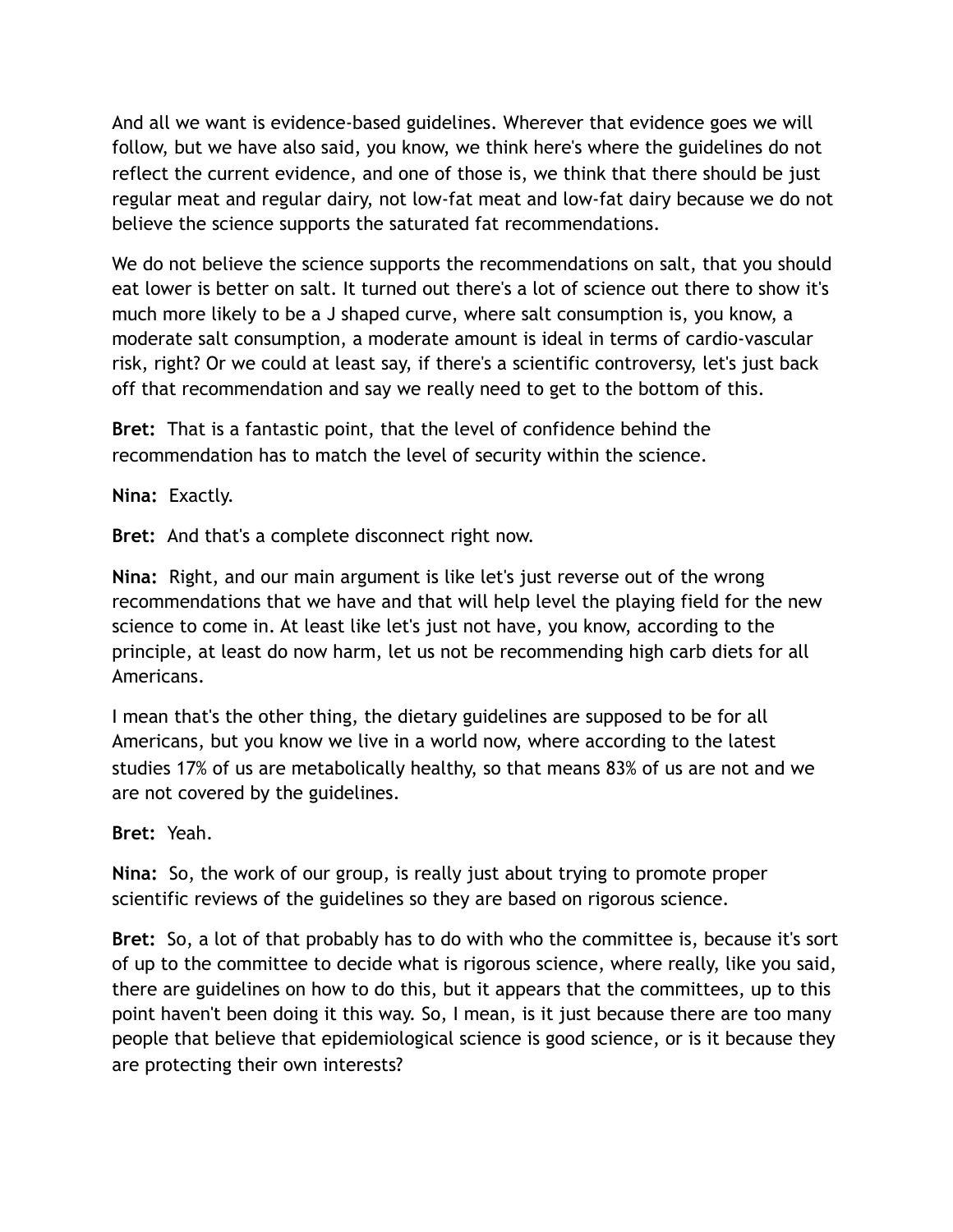I mean I know that's sort of a hard question to answer with specificity but it boggles my mind why people on the committee don't realize that the epidemiological evidence is so weak and they need to be looking for better quality of evidence. It just seems really just commonplace and they should understand that.

**Nina:** Right, there should-- there should just be us. Well, it is, it's a complex answer and there is no one answer, right, so one thing is, is that epidemiology precisely because, as you said, it's like, you know, it's a paper a week, you can just get your mimeograph machine out, it's pretty much, there's so much epidemiology out there, it's become the dominant science in the nutrition world.

So, the dietary guideline committee, like the last one, was more than half epidemiologists. There's only supposed to be one epidemiologist on the dietary guideline committee, I mean if you look at their-- they want to have a variety of different kinds of expertise in the guideline, and now we have more than half.

And there's groupthink that has gone on, like it goes on in any field, but in nutrition, the groupthink is, you know, towards the plant-based diet. So, we did an analysis of the 2015 dietary guideline committee, it turns out 11 out of 14 of them were or had professed to believe that a vegetarian or plant-based diet or themselves were vegetarian.

**Bret:** Well, not exactly balanced.

**Nina:** Not exactly balanced, and they are not going-- so these are not people to challenge the status quo, and I think that, you know, and the government doesn't want to challenge the status quo, because you have a system where the bureaucrats-- I mean the bureaucrats in charge of the guidelines, the person at the very top of that group, she's been doing this for 25 years, she's not going to turn around, they're not going to turn around and say you know we've been wrong.

And they really run this whole process, and then the political people, who you know, the ones that are now, are all put in there now by Trump, they have to decide is the guidelines going to be their top political priority, or they'll take on the entire pharmaceutical, medical and food establishment to do that. I mean, so the answer is... and these go around, because the 2020 committee has just been announced. The answer to that question is no.

**Bret:** Yes, so let's talk about the 2020 committee.

**Nina:** They're not going to take that on.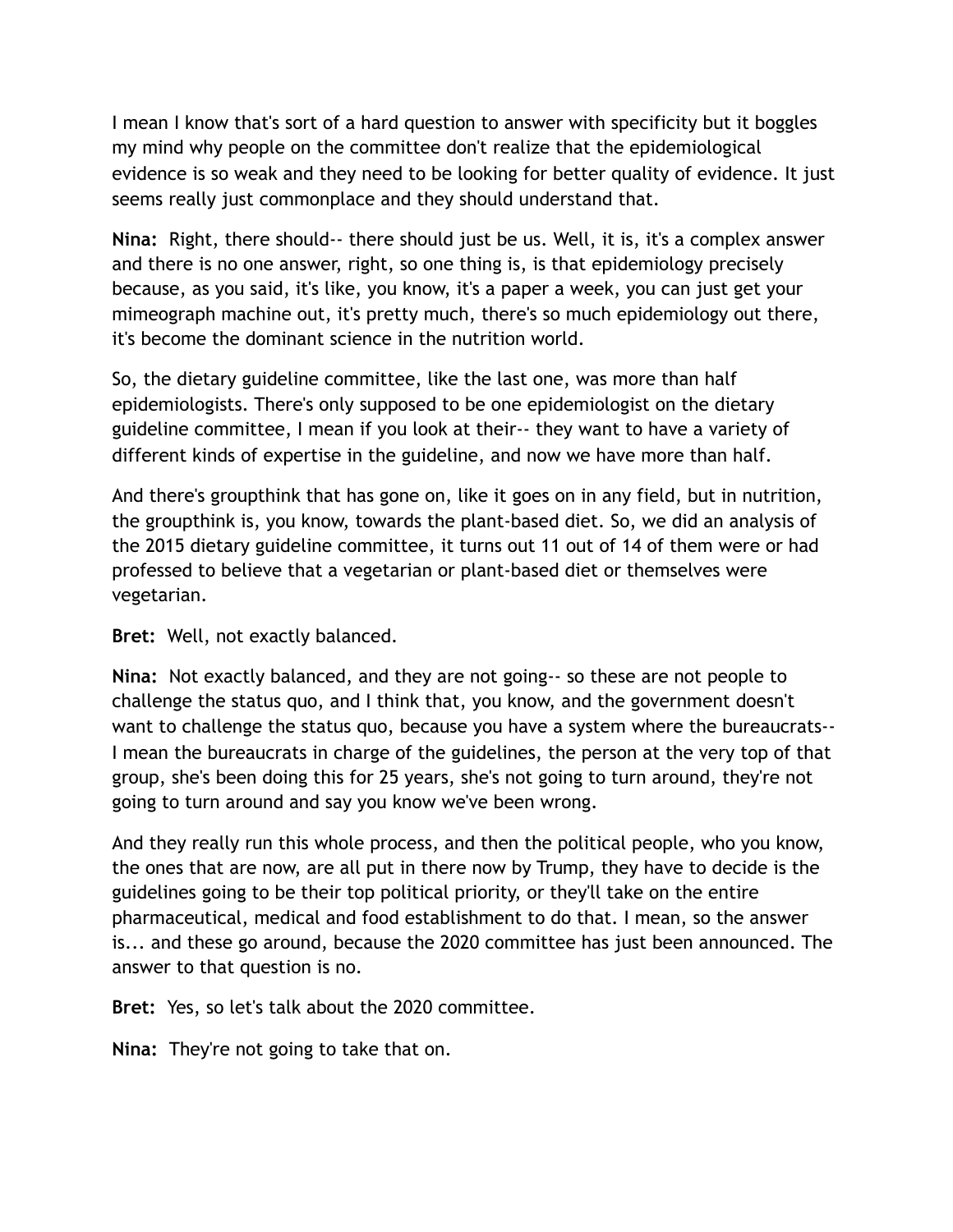**Bret:** I mean you did a tremendous amount of work, you being in the UN and the nutrition coalition, so active on social media and in the media in general to say, write to these people to let them know we need better in 2020, that we need to include other people on the guidelines committee and a great grassroots efforts to try and make a change, but it seems like they weren't open to listening to it, were they.

**Nina:** Well, let me talk about the good side.

**Bret:** Okay.

**Nina:** There's some good things that we did.

**Bret:** I like to be positive.

**Nina:** Well, it's important to understand, like we're the first group anywhere in the world trying to change the guidelines. We were the first group to come to DC to do anything, I can't tell you-- like I go into congressman and women's offices and I present sort of the case about why the guidelines haven't worked and they've--

They've just never seen this information, and they're like nobody has ever presented these arguments, so I'm like an argument is, actually people follow the guidelines, and they follow the exercise, you know, the recommendations pretty well, the problem is not that people are lazy and fat and don't follow the guidelines, the problem is in the guidelines themselves.

And so a lot of people respond to that argument, because many people really have a not too distant memory of their grandfather or something, you know, surviving on bacon and eggs every morning, like you know you're right, you know, that's never made sense to me.

So we do have a lot of support but we have to recognize that this is the first step and this is the first time these people have heard any of these arguments, and you know, so I would say, you know, between my giving testimony as USDA and talking to people, they announce the list of topics to be reviewed for the dietary guidelines, this year ahead of time and on that list was for the very first time low carbohydrate diets and saturated fats, and in my testimony I specifically recommended they do that.

Then we sent in a whole bunch of comments during the comment period, we were responsible for half of all the public comments.

**Bret:** Really, that's fantastic.

**Nina:** And they kept those topics in. So, that was you know, that means low-carb diets will be reviewed, it means that saturated fats will be reviewed, those are two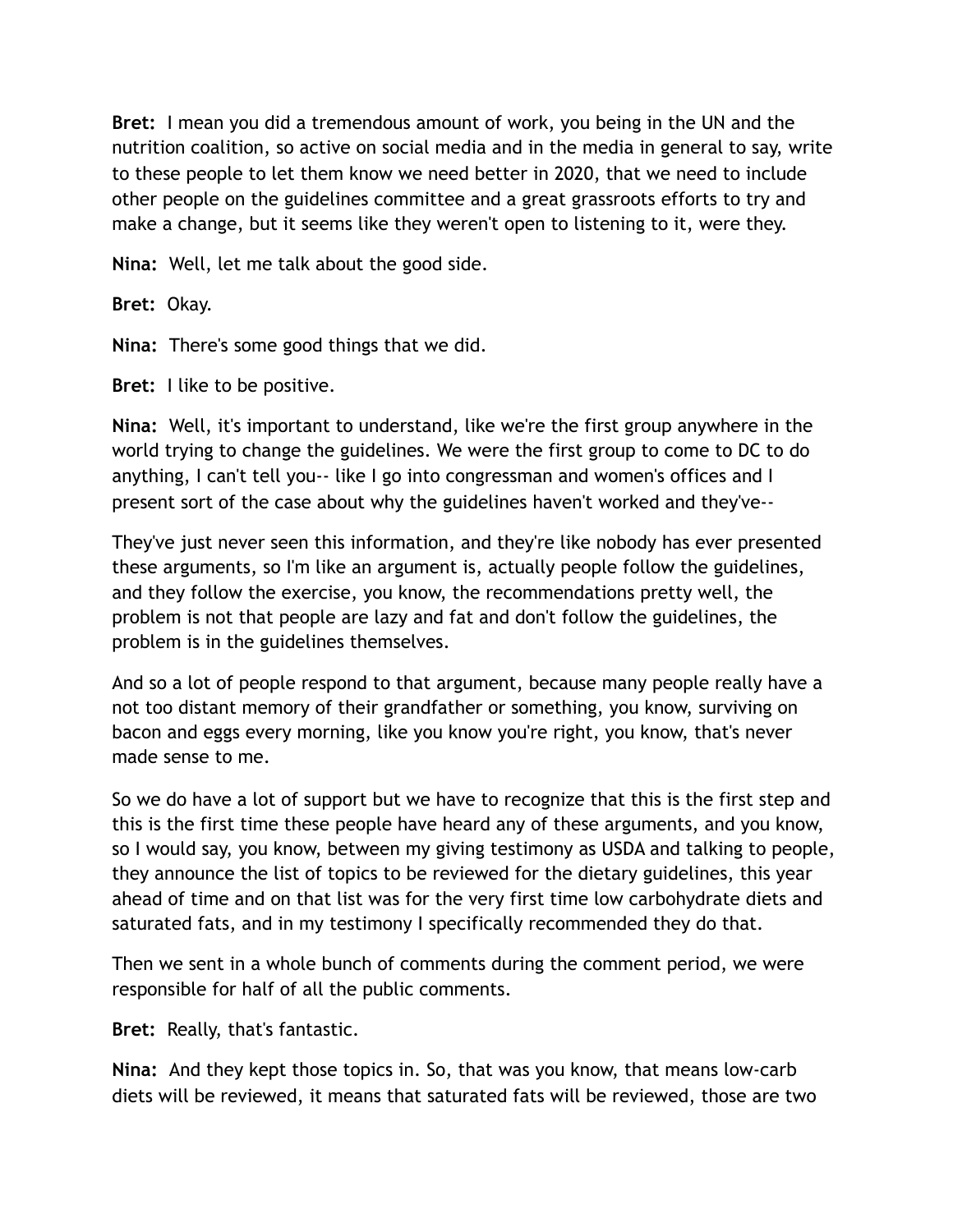areas where we feel the recommendations do not reflect the current, most rigorous science. So, that I think is a success, but then we put forward and we worked really hard to promote the kind of-- to get on the committee of-- especially to really, really top-rate evidence-based policy people.

I mean the two top-people in the world, like John Ioannidis from Stanford University, who is just, I mean he is just the rock star of this, and in Canada, sort of his counterpart in Canada, his name is Gordon Guyatt, he founded the term evidence based medicine. And sort of a descendant of David Sachet, some people may know that name, but they're like amazing people.

We help prepare their nomination packages, I can't tell you what it's like to take down a 600 page resume and try to reduce it to 15 pages, which you have to submit for the nomination and like, they have no conflicts of interest. So, like, they're the most incredibly qualified people to be on that committee.

And they would act I think, you know as you're saying, why doesn't the committee make the right decisions, I think these people could act a little bit like referees in the room, you know, like they could say great point, but the epidemiological study, what is the randomized control trials say? So, we failed in, I mean, we got thousands of people to write Sonny Purdue and we did not get either of those people on the committee and I was told by somebody at the USDA that we didn't want that level of disruption.

**Bret:** Wow.

**Nina:** Which means we like don't want to disrupt the status quo.

**Bret:** We don't want to change.

**Nina:** Right. So that not good news, but there is a little good news that they did put on, it's a 20 person committee now, if anybody wants to-- we've just put up a blog post if anybody wants to read it on nutritioncoalition.us, and it talks about some of the committee members. I would say that the good news is that there's a woman, Lydia Bazzano, who has done research on low-carbohydrate diets, is aware of the field and the literature.

Is she a Jeff Volek or a Sarah Hallberg? No, but she is certainly someone who has been in the field and there's a woman named Heather Leidy, I can't remember where, but she's somebody whose research focus is on how increased protein might be able to help fight obesity. So somebody, who is sympathetic to animal proteins.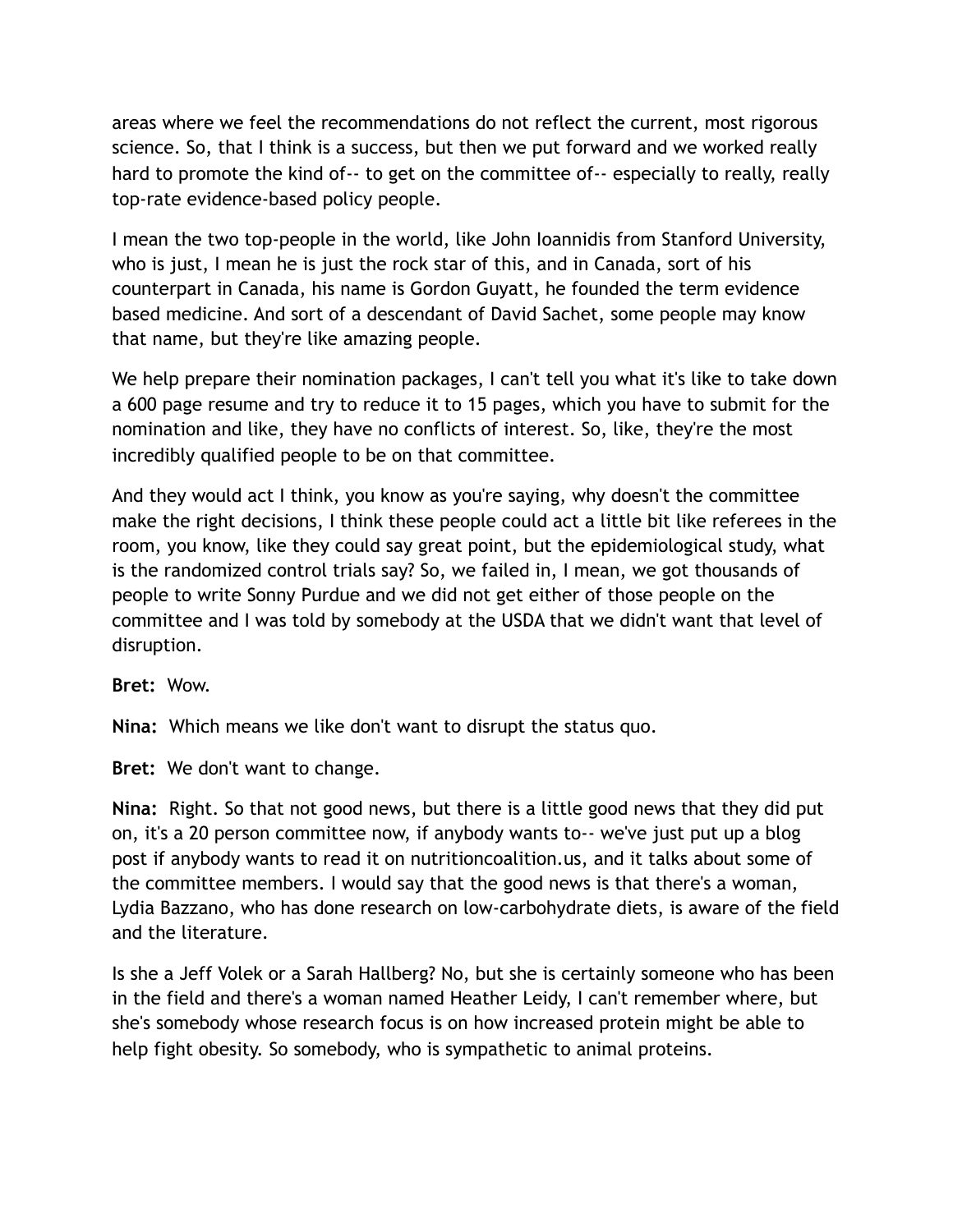So, again the yin and yang of all of this. On the other hand there's a lot of old guard people on the committee who are really committed to calories in, calories out and energy balance people who have-- from been promoting the guidelines to people who have been on the dietary guidelines committee before, some of them twice, so that's what I consider a pretty-- and they're senior, they're not young.

So, but I think they're still an opportunity during this period, to try to educate people and try to get good information to them and you know we'll keep doing that and if that doesn't work, you know, we'll have our million metabolically wounded march on Washington.

**Bret:** With no shortage of people to fill the seats, I'm sure. But I think you're right you do need to be congratulated for the positives and for getting saturated fats and lowcarb to be topics of interest reviewed, that definitely needs to be encouraged and I'm glad that the lack of outright success of getting people on the committee doesn't seem to be deterring you, so that's great. Now in this whole process though, kind of what do you see as your role in the social media, in the war between veganism and meat?

**Nina:** I've been in a number of conversations with vegans over social media and have come to the conclusion that they're not open to having a scientific argument, it's you'll come back spending time showing them studies... I can think of one doctor in particular, who is just, you know-- at least 50 people have pointed out all the science to him and he's just you know, he just snaps right back to his epidemiological studies and he just doesn't want to learn.

So now I just literally mute those people, because I feel like it's a distraction. And I also know that, I mean I have nothing against vegans, I just think that should just start, follow their diet, and that's fine, and let people who are healthy on different kinds of diets, follow their diets, but it's been complicated and become more complex now.

The money behind veganism has become much more significant and I mean vegans, in some way, there are many of them who are pure and ideological, but they are being used by a set of corporate interest now and there's a vast amount of money behind them. So, and that is sort of the animal right activist money, which is massive, the people who just believe we should not kill animals at all.

Pharmaceutical money, you know anybody who's threatened by low-carb is going to get behind veganism because veganism is sort of the antithesis of the low-carb movement. So, Big Pharma they do not profit if people get healthy from nutrition, you know, average Americanism 5 pills, those pills go away and that's a zeroed out profit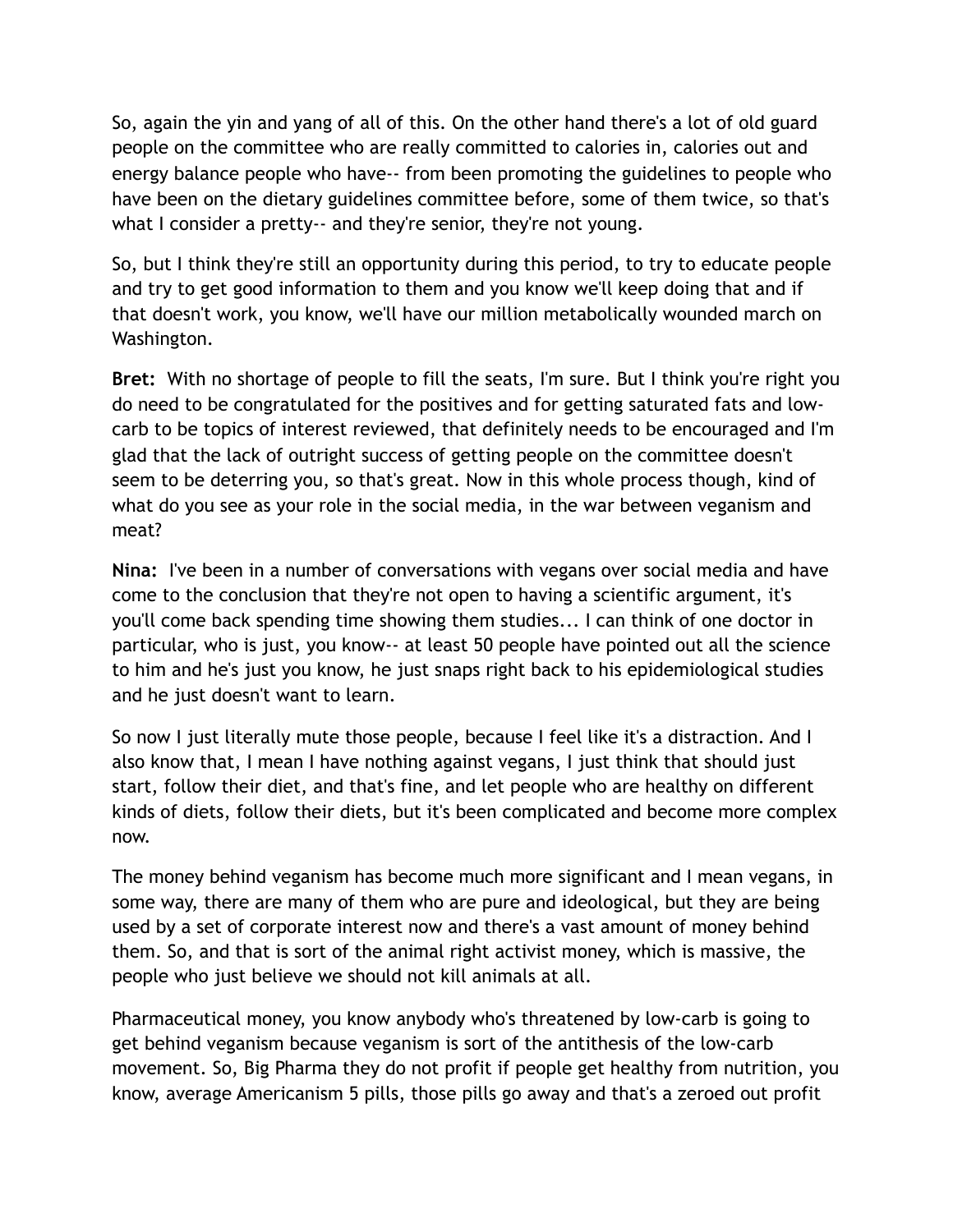line for those pharmaceutical companies, which you can't be too cynical about, they need to make a profit... and how do they do that?

And there's the environmental movement now that's behind them, saying it's better for the planet and the chemical companies who are the real polluters, they would love to have an agenda whereby they could blame all global warming on cows rather than their activities. And of course, you know, what I call big carb, but, most of the products in a supermarket are made up of a grain, sugar and vegetable oils.

That's what most products are made of and all those interests including the supermarkets themselves and all the grocery manufacturers, they depend on people buying those products.

**Bret:** And those products are vegan.

**Nina:** They're vegan. I mean, so there's all of that interest, I think I didn't realize, I've sort of known that there's corporate, there's all these ideological and corporate interests behind the vegans, and I didn't quite put it altogether until this report EAT Lancet come out.

**Bret:** I was just going to say that it's the perfect transition to EAT Lancet, because it points out sort of the vegan movement and you can roll that into the anti-low-carb movement, can exist on a couple of different levels. There's the ethical and ideological level, there's the environmental level, there's the health level and the science applies to the last two, but not the first two, because you can't really apply science to ethics necessarily, in that setting.

But what troubles me is when they're all blurred together, when they're all brought together to try and push an agenda and I think that's kind of what happened with the Eat Lancet report. So Georgia Ede has done a phenomenal job of dissecting the science or lack thereof, of the Eat Lancet report but it goes beyond the science because there is sort of an agenda, to where I think you've really promoted a lot of information that wasn't known, just by reading the report.

So tell us a bit about the background of the EAT Lancet report and what you see as the motivation behind it.

**Nina:** Well, one of the things that I did with that report really was to show that there was incredible financial interest behind it, and so there behind the whole EAT Lancet project, so all these different industries that I just mentioned, you know, the chemical companies, the pharma companies, big food companies, like Mars, Pepsi co, all the junk food companies, they're all part of this international business council that funded, I think it was a 40 city tour release of the EAT Lancet report, huge amounts of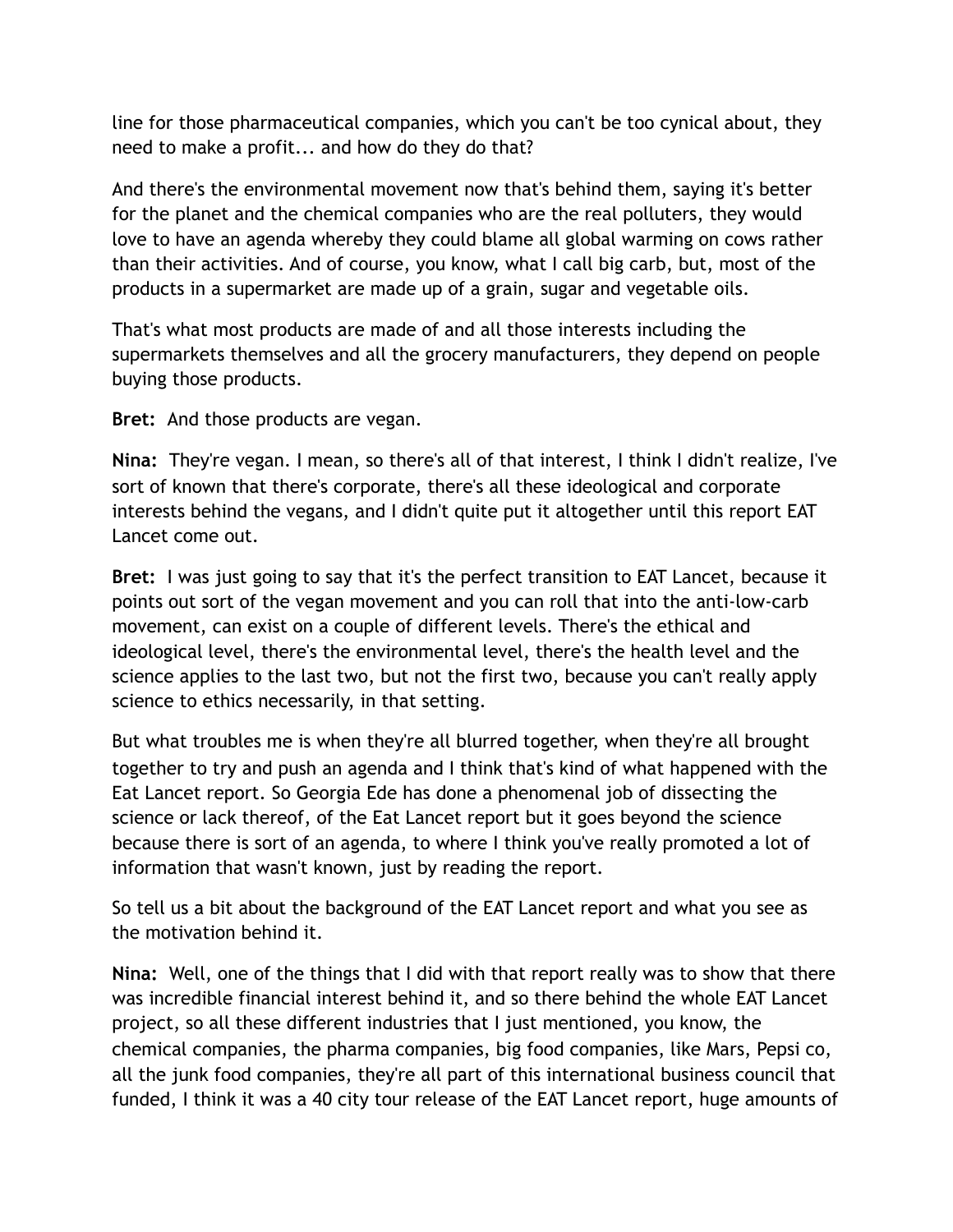publicity that it got, they funded that whole massive PR effort, including a release at the world economic forum at Davos getting people to--

And Arnold Schwarzenegger speaking out on it in New York. That all takes a lot of money and it all came from those companies, all of whom stand to benefit, if they can, they stand to benefit if they can demonize low-carb, right.

They stand to benefit, if they can blame cows for global warming, so they hold different interests, but they all come down together on this. So, then I also looked at the financial conflicts of interest behind Walter Willet, who is the chief author and really I think, maybe even the architect of this report, but he was certainly the leading scientific author on it and he's the one head of the heart school public health for over 20 years, just retired, but has become a vegan himself, ideologically motivated I think.

But I decided to also look at his financial conflicts of interest and you know came up with a seven page document and about, you know, that the hundreds and hundreds of thousands of dollars he gets from all the nut industry, over the years, and Harvard gets--

**Bret:** Interesting.

**Nina:** And so EAT Lancet happens to include a recommendation for like a 500% increase in consumption of nuts, and they're very closely connected to Unilever, and as I said they have a permanent ongoing scholarship, and Walter Willet publishes with Unilever employees, so they have this very big connection to this vegetable oil giant, Unilever, up until I think just recently, the biggest manufacturer of vegetable oil in the world.

So, I went-- there's just a massive amount of corporate interest into shifting Americans onto this plant-based diet, from a multitude of different interests.

**Bret:** It's going to help the environment and help your health.

**Nina:** It's genius.

**Bret:** Yeah.

**Nina:** I think that what they have done is absolutely genius, because if you're not going to become a vegan for health reasons, because actually that's been the debunked in a nutritionally deficient diet, who could deny that? You should do it for the planet, you know. You should, you know, and that argument is very strong for people, for young people of today that's a very powerful argument.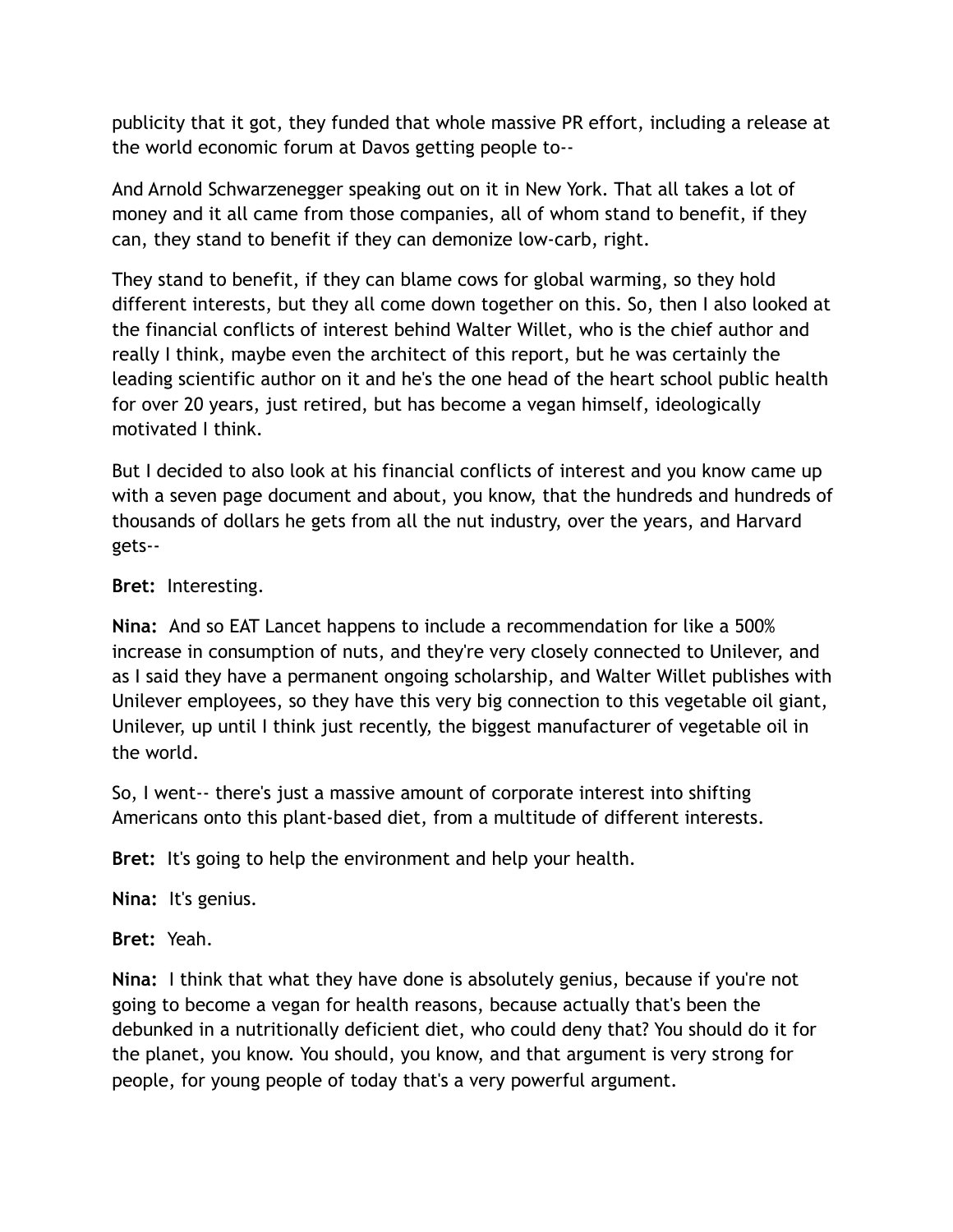So it's kind of-- I didn't even mention that the Barilla Pasta Foundation, who has-- you know, Barilla is the biggest pasta maker in the world, a huge food company in Europe, they're one of the members behind EAT and the EAT Lancet report and they have this foundation that has been for, three of four years now, funding scientific conferences on why you should eat more carbohydrates, why you should move to a plant-based diet and they're the ones, I think who came up with this whole double pyramid idea that the pyramid to improve health was also the pyramid to improve reduction in global warming, you know reverse global warming.

So, there was this idea, better for you, better for the planet, like that's a great catchy slogan. Better for you, better for the planet, so I saw like 50 news stories when they came up with that idea, I think it was in 2015 and I thought, oh wow. This is, so now it's multiple friends, which is a really smart tactic.

So, you know, the science is really on our side in terms of what is a healthier diet. There are interesting fact, you know, the last dietary guideline committee came out with a vegetarian diet recommendation. They were as I said 11 of 14 of them were following or advising a vegetarian diet at the time. They must have gone looking pretty hard for them. They could find zero randomized controlled clinical trials to support a vegetarian diet for any kind of health outcome.

**Bret:** Wow, zero randomized controlled trials for something that's being promoted as the healthy diet.

**Nina:** One of the three USDA recommended healthy dietary patterns.

**Bret:** That's disturbing.

**Nina:** Supported by what they called limited evidence which is the lowest grade of evidence that you could grant. So, you know this, you can't really make a scientific argument for the healthiness of that diet, except for with epidemiology. So, now they have the global warming argument and most of-- you know, I'm not a global warming expert but I can tell you looking at the science just a bit, it seems to me a little shaky.

**Bret:** Right, and talking to people like whether it's Peter Ballerstedt, who we had on this podcast, or other people who are more familiar with soil, I guess soil characteristics, science and also ruminant science, it does seem that that science is very shaky and it can easily be twisted.

I mean that's the other thing, depending on how you measure it, what variables you include and don't include, it's easier to twist the message, that's really concerning,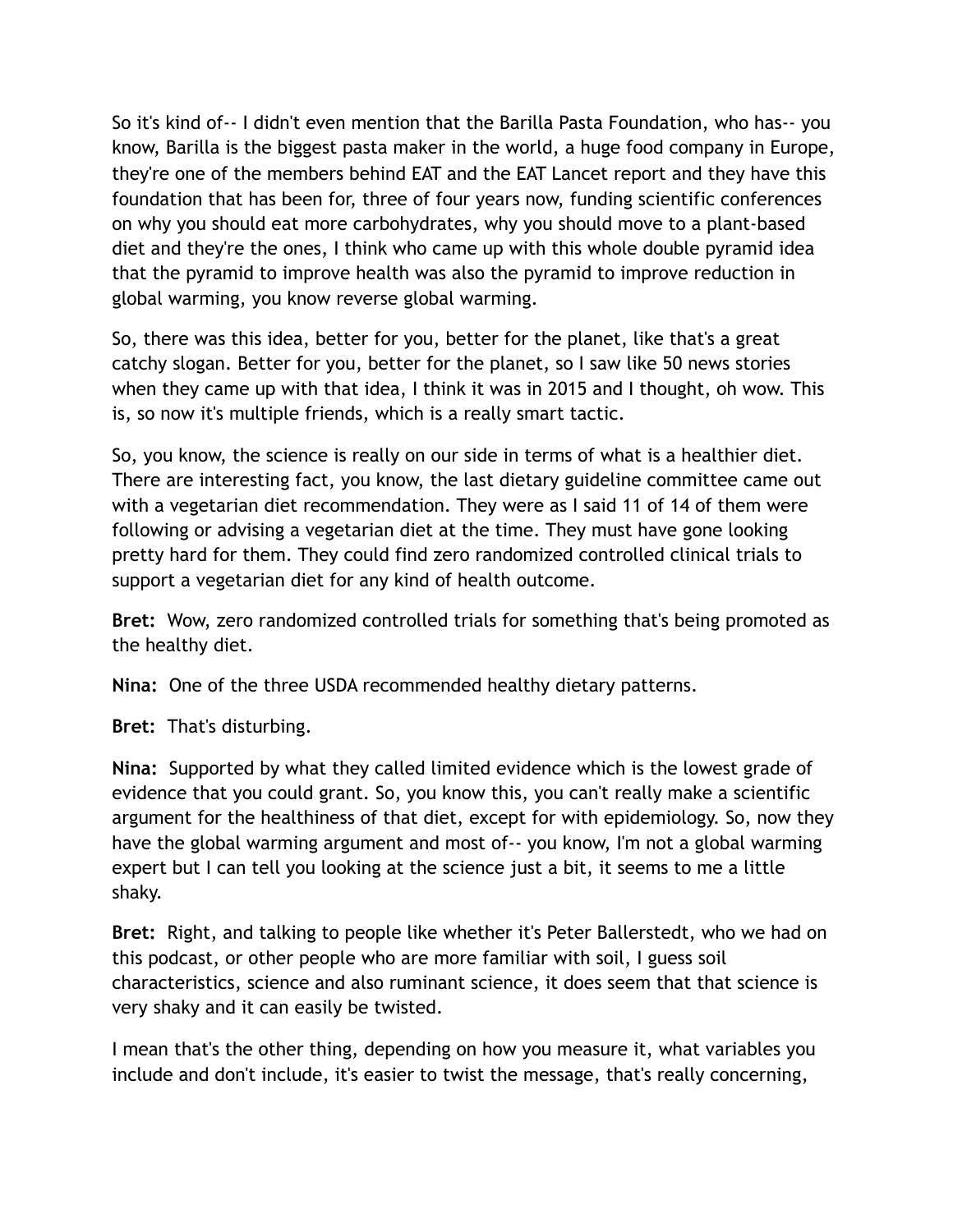because I don't think we're getting the full picture, but the way they package it, certainly sounds very convincing.

**Nina:** Yeah, I mean it's one of the things that is-- it's a tool, that it's kind of a public relations tool to pretend that the science is settled. You know, that's what they did on saturated fats and cholesterol now they're doing it on like this global warming issue. Pretend that it's settled, this science is so young, it's so debated, it's in its infancy really.

And I'll just give you the one example, you can take a tiny example of when they calculated the global greenhouse gases for animal agriculture they included all of the externalities and all the various kind of knock-on effects, and all the inputs.

When they did it for transportation, they only included the immediate effects, without looking at any of the larger externalities or larger picture, you know, what about the steel that makes the car? So, it's just an area where the best you can say is that the science is unsettled. So, let us not rush to policy.

**Bret:** Yeah, again making statements and conclusions that are out of proportion to the certainty of the evidence.

**Nina:** Yeah, I mean just going back to the dietary guidelines, the origin of the guidelines was, making a statement about what the whole populations should do based on very weak evidence and just saying this is our best bet.

**Bret:** Yeah, so this has been a lot of sort of the problems and the negatives and the controversy, but I guess there's some hope too, right? I mean just hearing people being able to find these conflicts of interest and pointing them out, and being able to point out how the science is shaky, I mean there's some hope that there's this groundswell, that people aren't just going to roll over and accept this as fact. I mean do you feel hopeful or optimistic about being able to counteract some of these messages?

**Nina:** Yeah, I mean you know it just depends on what day you're catching me, but I would say, what are we-- here's what to be hopeful for... There's a huge groundswell of people who are curing themselves by ignoring the guidelines.

They are a potent force, they are passionate, they, you know-- I hear from them all the time, I'm sure you do too and they want change and like there's just nothing I think to people as recovering your health, when you've been a lifelong depressive or a diabetic or I didn't have to amputate my leg after all and so that's an enormous passionate group of people that is growing.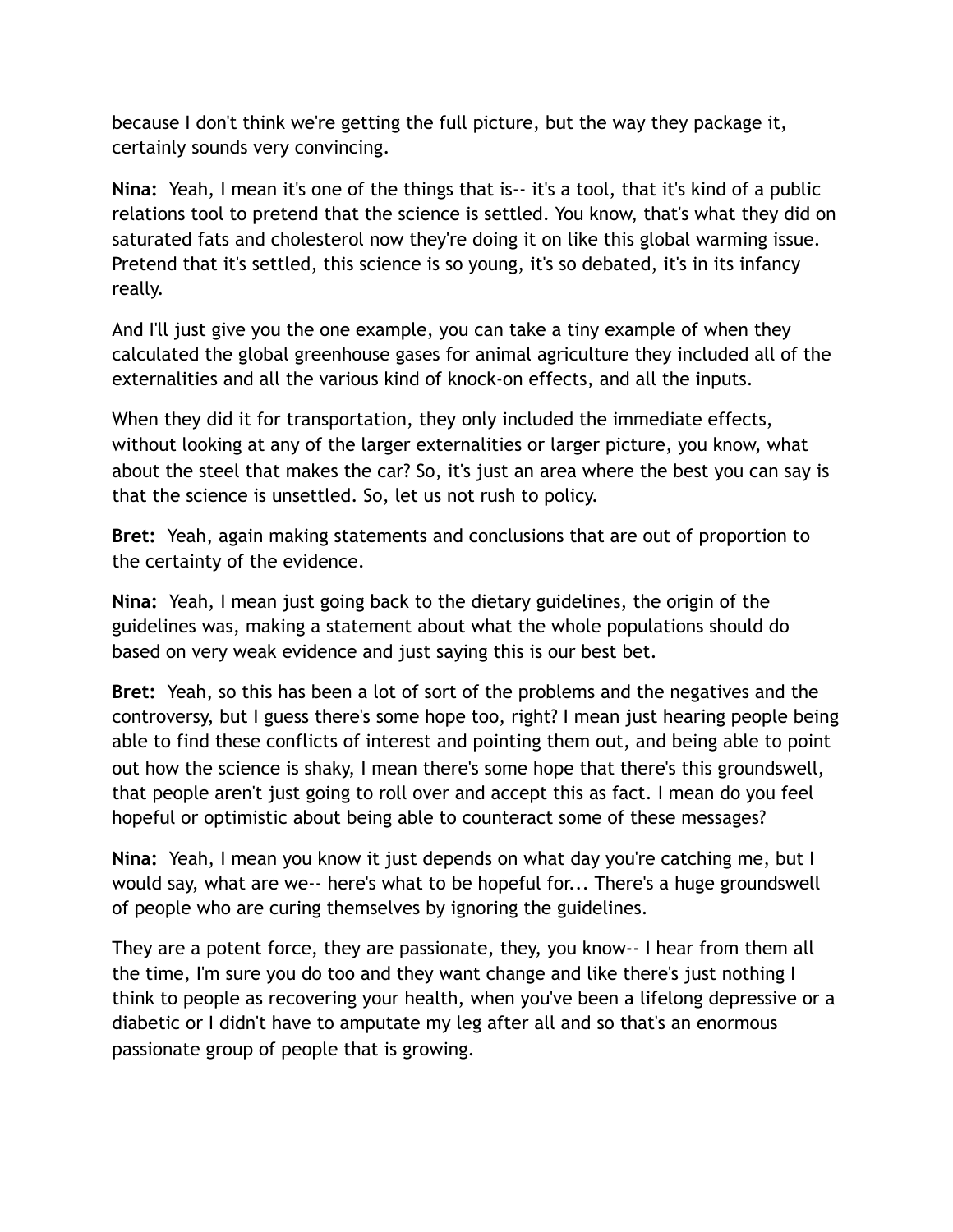The science is growing, you know, I mean, really month to month, there's some paper about, oh you know what Virta's latest data, on at two years, they maintain their reversal rates on diabetes, and then you know papers are coming out, showing it's sustainable or it works.

You know the science is evolving and I think that to an increasing number of people, I mean especially medical doctors, who come with a more open mind and are taught about evidence based medicine and they are responsive to the data and they-- So I think that's another way in which we will see the paradigm shift happen.

**Bret:** Yeah I think that's a hopeful statement about doctors, because the flip side is that doctors have been doing things the same way for 20 years and are going to be very reluctant to change, but you're right with that statement that they should be responsive to data, but more importantly they should be responsive to patient improvements.

I mean because that's the story I hear from most low-carb doctors, "Wow, the difference I saw in the health of my patients was shocking to me", and that's what carries the snowball effect, that's what my hope is from that perspective.

**Nina:** Yes, I completely think you're right. I think, you know that I just talked to a doctor yesterday, and he said, and there are many doctors like this, "You know, I just wanted to give up being a doctor "because all I was doing was overseeing people's gradual decline "and more pills every year and getting worse every year "and then I discovered this, that I could heal my patients, and that was such a joy to me, that's why I went into medicine in the first place."

So, I think that's going to change and I see the change and you know wherever I go, you know, if I have a book signing and there are 100 people in line, you know, half of them come up to me and the first thing they say is like, "Well, 50 pounds down." You know, went on a low-carb diet and some of these are just farmers, and they are-- I would say when I started out in 2014, nobody, nobody had like any idea what low-carb was or a ketogenic diet was or had thought about saturated fats.

So, you really see this change sweeping across the land and we do have this fight at a really high level, I think that it involves trying to change the way that influencers think, media thinks, policymakers think, but I think even the moderate success we've had so far, and I think that we, you know, I think we will get there, now it's interesting even when I go into an office, in a congressional office or if I go and meet somebody, somebody in the room will be ketogenic.

**Bret:** They will probably say thank you for the work you're doing.